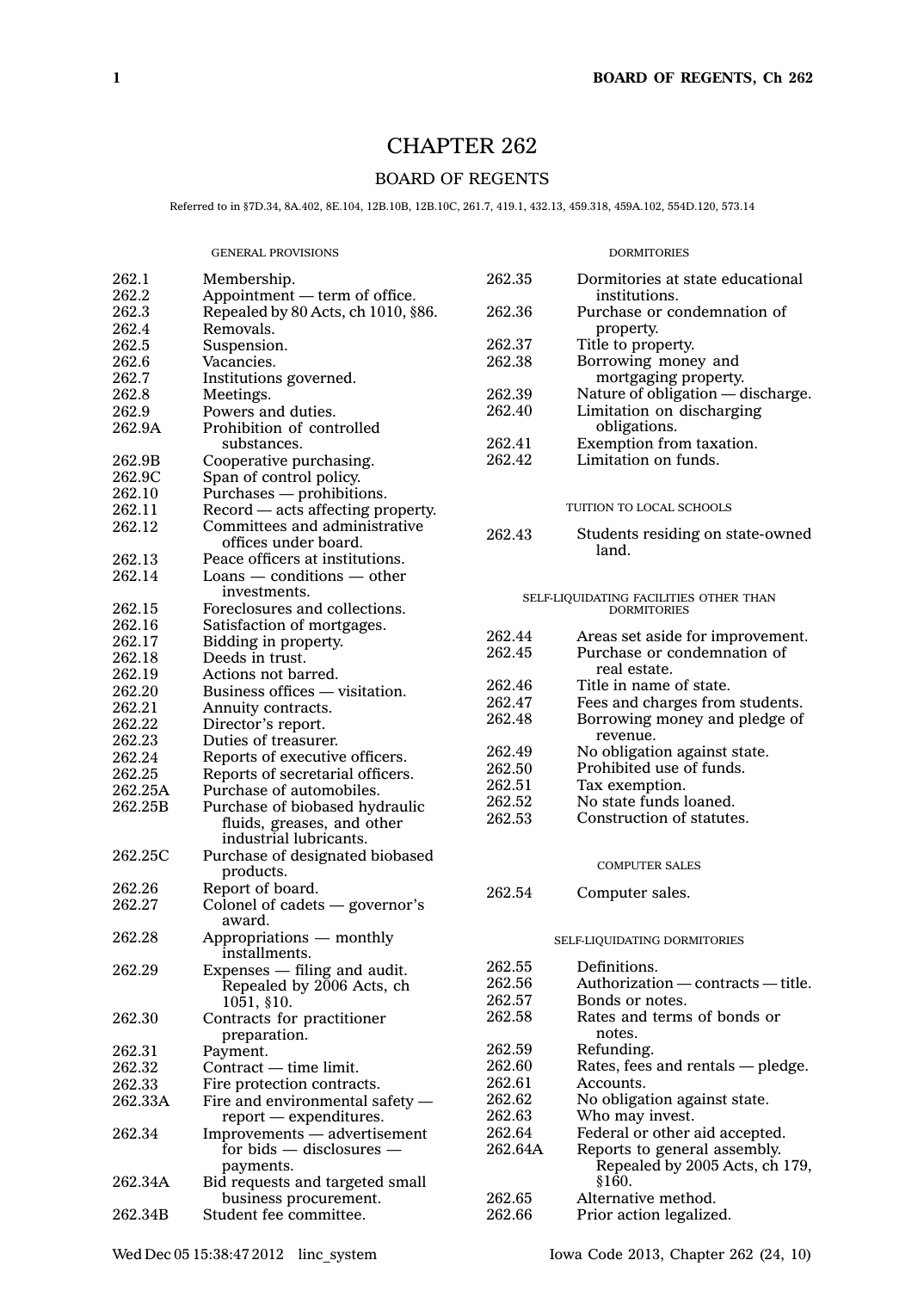#### **Ch 262, BOARD OF REGENTS 2**

|                                                | <b>EASEMENTS</b>                                                                             | 262.79                                                      | and 262.80 Reserved.                                                                                                        |
|------------------------------------------------|----------------------------------------------------------------------------------------------|-------------------------------------------------------------|-----------------------------------------------------------------------------------------------------------------------------|
| 262.67                                         | Approval of executive council.<br>Repealed by 2005 Acts, ch 179,<br>§160.                    | REGENTS' MINORITY AND WOMEN EDUCATORS<br><b>ENHANCEMENT</b> |                                                                                                                             |
|                                                |                                                                                              | 262.81                                                      | Legislative intent.                                                                                                         |
| 262.68                                         | <b>SPEED LIMITS</b><br>Speed limit on institutional<br>grounds.                              | 262.82                                                      | Regents' minority and women<br>educators enhancement<br>program.                                                            |
| 262.69                                         | Traffic control and parking.                                                                 | 262.83                                                      | through 262.90 Reserved.                                                                                                    |
|                                                | <b>MENTAL HEALTH PROGRAMS</b>                                                                |                                                             | COLLEGE-BOUND PROGRAM                                                                                                       |
| 262.70                                         | Education, prevention, and<br>research programs in mental<br>health and disability services. | 262.91                                                      | Legislative intent.                                                                                                         |
|                                                |                                                                                              | 262.92                                                      | College-bound program.                                                                                                      |
| EARLY DEVELOPMENT EDUCATION                    |                                                                                              |                                                             | <b>REPORTS</b>                                                                                                              |
| 262.71                                         | Center for early development<br>education.                                                   | 262.93                                                      | Reports to general assembly.                                                                                                |
| 262.72                                         | through 262.74 Reserved.                                                                     | COLLEGE READINESS AND AWARENESS PROGRAMS                    |                                                                                                                             |
| <b>TEACHER EDUCATION PROGRAMS - INCENTIVES</b> |                                                                                              | 262.94                                                      | College readiness and awareness<br>programs.                                                                                |
| 262.75                                         | Incentives for cooperating<br>teachers.                                                      | 262.95                                                      | through 262.99 Reserved.                                                                                                    |
| 262.76                                         | and 262.77 Reserved.                                                                         |                                                             | INNOVATIVE SCHOOL CALENDAR PILOT PROJECT                                                                                    |
| 262.78                                         | AGRICULTURAL HEALTH AND SAFETY<br>Center for agricultural health and<br>safety.              | 262.100                                                     | Innovative school calendar pilot<br>program - school for the deaf<br>Repealed by its own terms;<br>2002 Acts, ch 1171, §86. |
|                                                |                                                                                              |                                                             |                                                                                                                             |

### GENERAL PROVISIONS

#### **262.1 Membership.**

The state board of regents consists of nine members, eight of whom shall be selected from the state at large solely with regard to their qualifications and fitness to discharge the duties of the office. The ninth member shall be <sup>a</sup> student enrolled on <sup>a</sup> full-time basis in good standing at either the graduate or undergraduate level at one of the institutions listed in section 262.7, subsection 1, 2, or 3, at the time of the member's appointment. Not more than five members shall be of the same political party.

[S13, §2682-c, -d; C24, 27, 31, 35, 39, §**3912;** C46, 50, 54, 58, 62, 66, 71, 73, 75, 77, 79, 81, §262.1]

88 Acts, ch 1260, §1 Referred to in §262.2, 262.6

## **262.2 Appointment — term of office.**

The members shall be appointed by the governor subject to confirmation by the senate. Prior to appointing the ninth member as specified in section 262.1, the governor shall consult with the appropriate student body government at the institution at which the proposed appointee is enrolled. The term of each member of the board shall be for six years, unless the ninth member, appointed in accordance with section 262.1, graduates or is no longer enrolled at an institution of higher education under the board's control, at which time the term of the ninth member shall expire one year from the date on which the member graduates or is no longer enrolled in an institution of higher education under the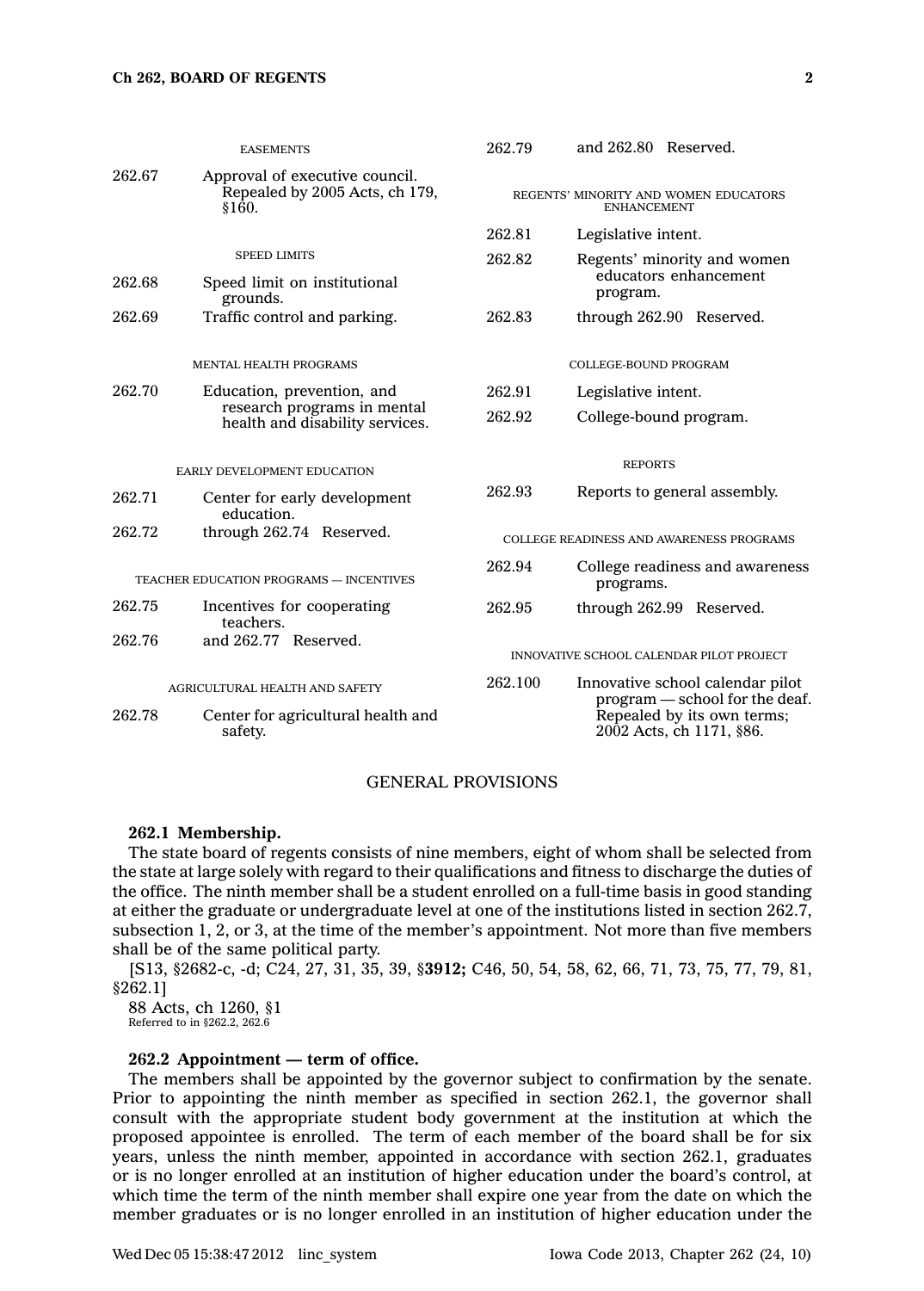board's control. However, if within that year the ninth member reenrolls in any institution of higher education under the board's control on <sup>a</sup> full-time basis and is <sup>a</sup> student in good standing at either the graduate or undergraduate level, the term of the ninth member shall continue in effect. The terms of three members of the board shall begin and expire in each odd-numbered year as provided in section 69.19.

[S13, §2682-d; C24, 27, 31, 35, 39, §**3913, 3914;** C46, 50, 54, 58, 62, 66, 71, 73, 75, 77, 79, §262.2, 262.3; C81, §262.2; 81 Acts, ch 86, §1]

2004 Acts, ch 1047, §1 [P] Confirmation, see §2.32

**262.3** Repealed by 80 Acts, ch 1010, § 86.

### **262.4 Removals.**

The governor, with the approval of <sup>a</sup> majority of the senate during <sup>a</sup> session of the general assembly, may remove any member of the board for malfeasance in office, or for any cause which would render the member ineligible for appointment or incapable or unfit to discharge the duties of office, and the member's removal, when so made, shall be final.

[S13, §2682-d; C24, 27, 31, 35, 39, §**3916;** C46, 50, 54, 58, 62, 66, 71, 73, 75, 77, 79, 81, §262.4]

### **262.5 Suspension.**

When the general assembly is not in session, the governor may suspend any member so disqualified and shall appoint another to fill the vacancy thus created, subject to the approval of the senate when next in session.

[S13, §2682-d; C24, 27, 31, 35, 39, §**3917;** C46, 50, 54, 58, 62, 66, 71, 73, 75, 77, 79, 81, §262.5]

## **262.6 Vacancies.**

Vacancies shall be filled in the same manner in which regular appointments are required to be made. If the ninth member resigns prior to the expiration of the term, the individual appointed to fill the vacancy shall meet the requirements for the ninth member specified in section 262.1. Other vacancies occurring prior to the expiration of the ninth member's term shall be filled in the same manner as the original appointments for those vacancies.

[S13, §2682-d; C24, 27, 31, 35, 39, §**3918;** C46, 50, 54, 58, 62, 66, 71, 73, 75, 77, 79, 81, §262.6]

88 Acts, ch 1260, §2 [P] See  $$2.32$ 

### **262.7 Institutions governed.**

The state board of regents shall govern the following institutions:

1. The state university of Iowa, including the university of Iowa hospitals and clinics.

2. The Iowa state university of science and technology, including the agricultural experiment station.

- 3. The university of northern Iowa.
- 4. The Iowa braille and sight saving school.
- 5. The state school for the deaf.
- 6. The Oakdale campus.

7. The university of Iowa hospitals and clinics' center for disabilities and development. [R60, §2157, 2158; C73, §1685, 1686; C97, §2723; S13, §2682-c; C24, 27, 31, 35, 39, §**3919;**

C46, 50, 54, 58, 62, 66, 71, 73, 75, 77, 79, 81, §262.7] 2001 Acts, ch 181, §15; 2006 Acts, ch 1051, §3 Referred to in §11.1, 262.1, 262.34B, 262.71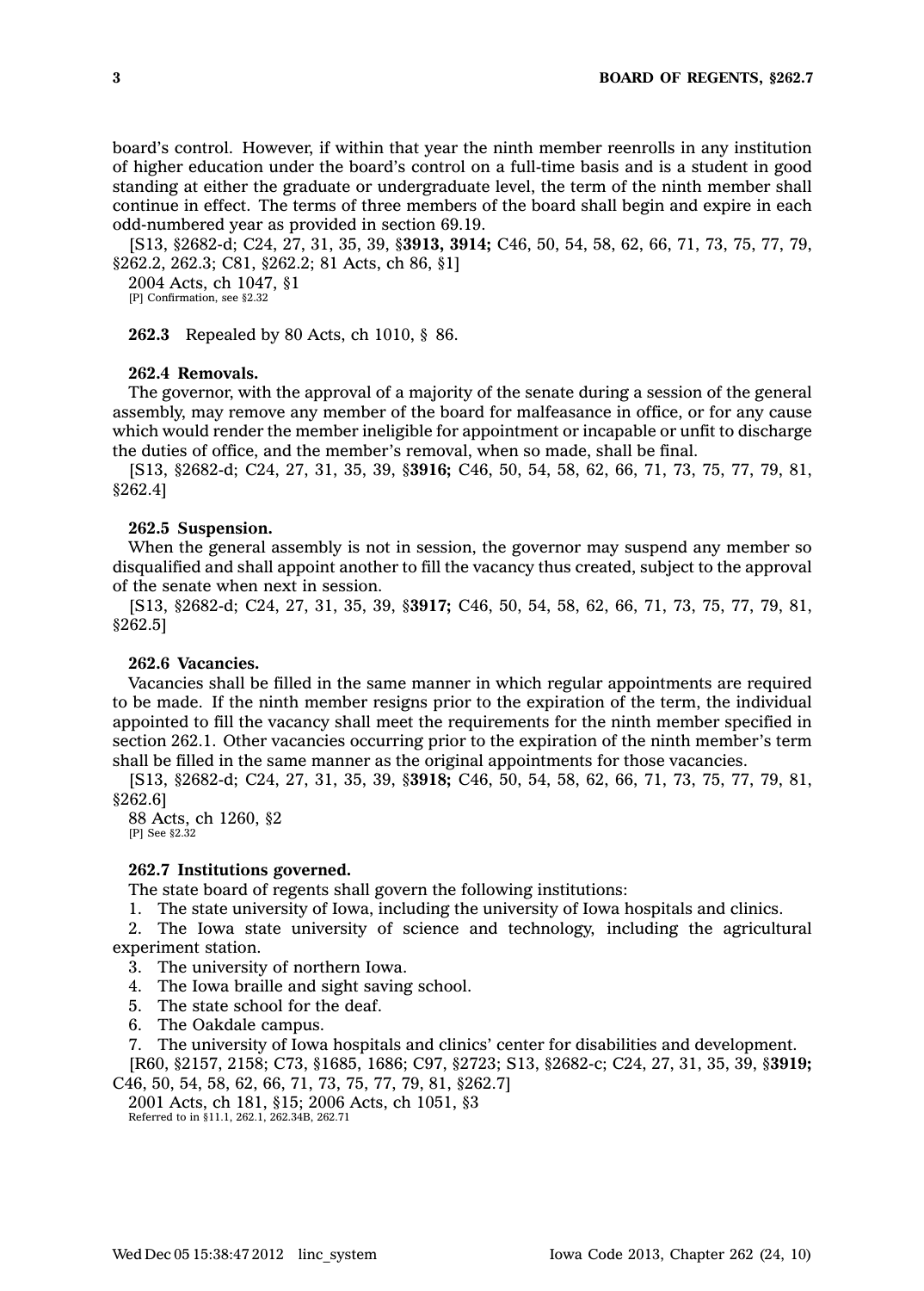#### **262.8 Meetings.**

The board shall meet four times <sup>a</sup> year. Special meetings may be called by the board, by the president of the board, or by the executive director of the board upon written request of any five members thereof.

[S13, §2682-e; C24, 27, 31, 35, 39, §**3920;** C46, 50, 54, 58, 62, 66, 71, 73, 75, 77, 79, 81, §262.8]

2006 Acts, ch 1051, §4

## **262.9 Powers and duties.**

The board shall:

1. Each even-numbered year elect, from its members, <sup>a</sup> president of the board, who shall serve for two years and until <sup>a</sup> successor is elected and qualified.

2. Elect <sup>a</sup> president of each of the institutions of higher learning; <sup>a</sup> superintendent of each of the other institutions; <sup>a</sup> treasurer and <sup>a</sup> secretarial officer for each institution annually; professors, instructors, officers, and employees; and fix their compensation. Sections 279.12 through 279.19 and section 279.27 apply to employees of the Iowa braille and sight saving school and the state school for the deaf, who are licensed pursuant to chapter 272. In following those sections in chapter 279, the references to boards of directors of school districts shall be interpreted to apply to the board of regents.

3. Make rules for admission to and for the government of said institutions, not inconsistent with law.

4. Manage and control the property, both real and personal, belonging to the institutions.

5. Purchase or require the purchase of, when the price is reasonably competitive and the quality as intended, soybean-based inks. All inks purchased that are used internally or are contracted for by the board shall be soybean-based to the extent formulations for such inks are available.

*a.* The department of natural resources shall review the procurement specifications currently used by the board to eliminate, wherever possible, discrimination against the procurement of products manufactured with soybean-based inks.

*b.* The department of natural resources shall assist the board in locating suppliers of recycled content products and soybean-based inks and collecting data on recycled content and soybean-based ink purchases.

*c.* The board, in conjunction with the department of natural resources, shall adopt rules to carry out the provisions of this subsection.

*d.* The department of natural resources shall cooperate with the board in all phases of implementing this subsection.

6. The board shall, whenever technically feasible, purchase and use degradable loose foam packing material manufactured from grain starches or other renewable resources, unless the cost of the packing material is more than ten percent greater than the cost of packing material made from nonrenewable resources. For the purposes of this subsection, *"packing material"* means material, other than an exterior packing shell, that is used to stabilize, protect, cushion, or brace the contents of <sup>a</sup> package.

7. Purchase and use recycled printing and writing paper, with the exception of specialized paper when no recyclable product is available, in accordance with the schedule established in section 8A.315; establish <sup>a</sup> wastepaper recycling program for all institutions governed by the board in accordance with recommendations made by the department of natural resources and the requirements of section 8A.329; shall, in accordance with the requirements of section 8A.311, require product content statements and compliance with requirements regarding procurement specifications; and shall comply with the requirements for the purchase of lubricating oils and industrial oils as established pursuant to section 8A.316.

8. Acquire real estate for the proper uses of institutions under its control, and dispose of real estate belonging to the institutions when not necessary for their purposes. The disposal of real estate shall be made upon such terms, conditions, and consideration as the board may recommend. If real estate subject to sale has been purchased or acquired from appropriated funds, the proceeds of such sale shall be deposited with the treasurer of state and credited to the general fund of the state. There is hereby appropriated from the general fund of the state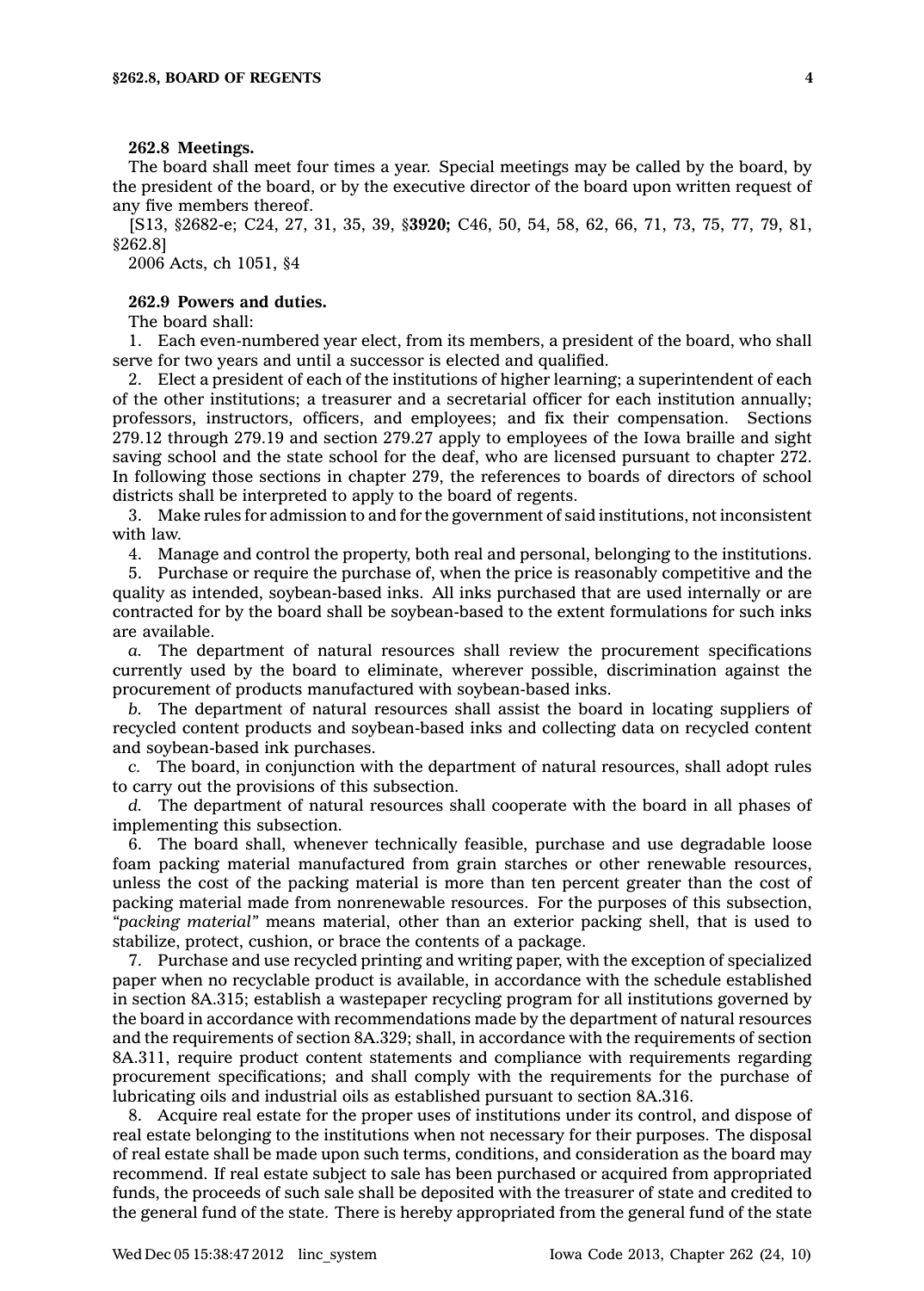<sup>a</sup> sum equal to the proceeds so deposited and credited to the general fund of the state to the state board of regents, which may be used to purchase other real estate and buildings and for the construction and alteration of buildings and other capital improvements. All transfers shall be by state patent in the manner provided by law. The board is also authorized to grant easements for rights-of-way over, across, and under the surface of public lands under its jurisdiction when in the board's judgment such easements are desirable and will benefit the state of Iowa.

9. Accept and administer trusts and may authorize nonprofit foundations acting solely for the support of institutions governed by the board to accept and administer trusts deemed by the board to be beneficial. Notwithstanding the provisions of section 633.63, the board and such nonprofit foundations may act as trustee in such instances.

10. Direct the expenditure of all appropriations made to said institutions, and of any other moneys belonging thereto, but in no event shall the perpetual funds of the Iowa state university of science and technology, nor the permanent funds of the university of Iowa derived under Acts of Congress, be diminished.

11. Collect the highest rate of interest, consistent with safety, obtainable on daily balances in the hands of the treasurer of each institution.

12. With consent of the inventor and in the discretion of the board, secure letters patent or copyright on inventions of students, instructors, and officials, or take assignment of such letters patent or copyright and may make all necessary expenditures in regard thereto. The letters patent or copyright on inventions when so secured shall be the property of the state, and the royalties and earnings thereon shall be credited to the funds of the institution in which such patent or copyright originated.

13. Perform all other acts necessary and proper for the execution of the powers and duties conferred by law upon it.

14. Grant leaves of absence with full or partial compensation to staff members to undertake approved programs of study, research, or other professional activity which in the judgment of the board will contribute to the improvement of the institutions. Any staff member granted such leave shall agree either to return to the institution granting such leave for <sup>a</sup> period of not less than two years or to repay to the state of Iowa such compensation as the staff member shall have received during such leave.

15. Lease properties and facilities, either as lessor or lessee, for the proper use and benefit of said institutions upon such terms, conditions, and considerations as the board deems advantageous, including leases with provisions for ultimate ownership by the state of Iowa, and to pay the rentals from funds appropriated to the institution for operating expenses thereof or from such other funds as may be available therefor.

16. In its discretion employ or retain attorneys or counselors when acting as <sup>a</sup> public employer for the purpose of carrying out collective bargaining and related responsibilities provided for under chapter 20. This subsection shall supersede the provisions of section 13.7.

17. *a.* In its discretion, adopt rules relating to the classification of students enrolled in institutions of higher education under the board who are residents of Iowa's sister states as residents or nonresidents for fee purposes.

*b.* (1) Adopt rules to classify as residents for purposes of undergraduate tuition and mandatory fees, qualified veterans and qualified military persons and their spouses and dependent children who are domiciled in this state while enrolled in an institution of higher education under the board. A spouse or dependent child of <sup>a</sup> military person or veteran shall not be deemed <sup>a</sup> resident under this paragraph *"b"* unless the qualified military person or qualified veteran meets the requirements of subparagraph (2), subparagraph division (b) or (c), as appropriate.

(2) For purposes of this paragraph *"b"*, unless the context otherwise requires:

(a) *"Dependent child"* means <sup>a</sup> student who was claimed by <sup>a</sup> qualified military person or qualified veteran as <sup>a</sup> dependent on the qualified military person's or qualified veteran's internal revenue service tax filing for the previous tax year.

(b) *"Qualified military person"* means <sup>a</sup> person on active duty in the military service of the United States who is stationed in this state or at the Rock Island arsenal. If the qualified military person is transferred, deployed, or restationed while the person's spouse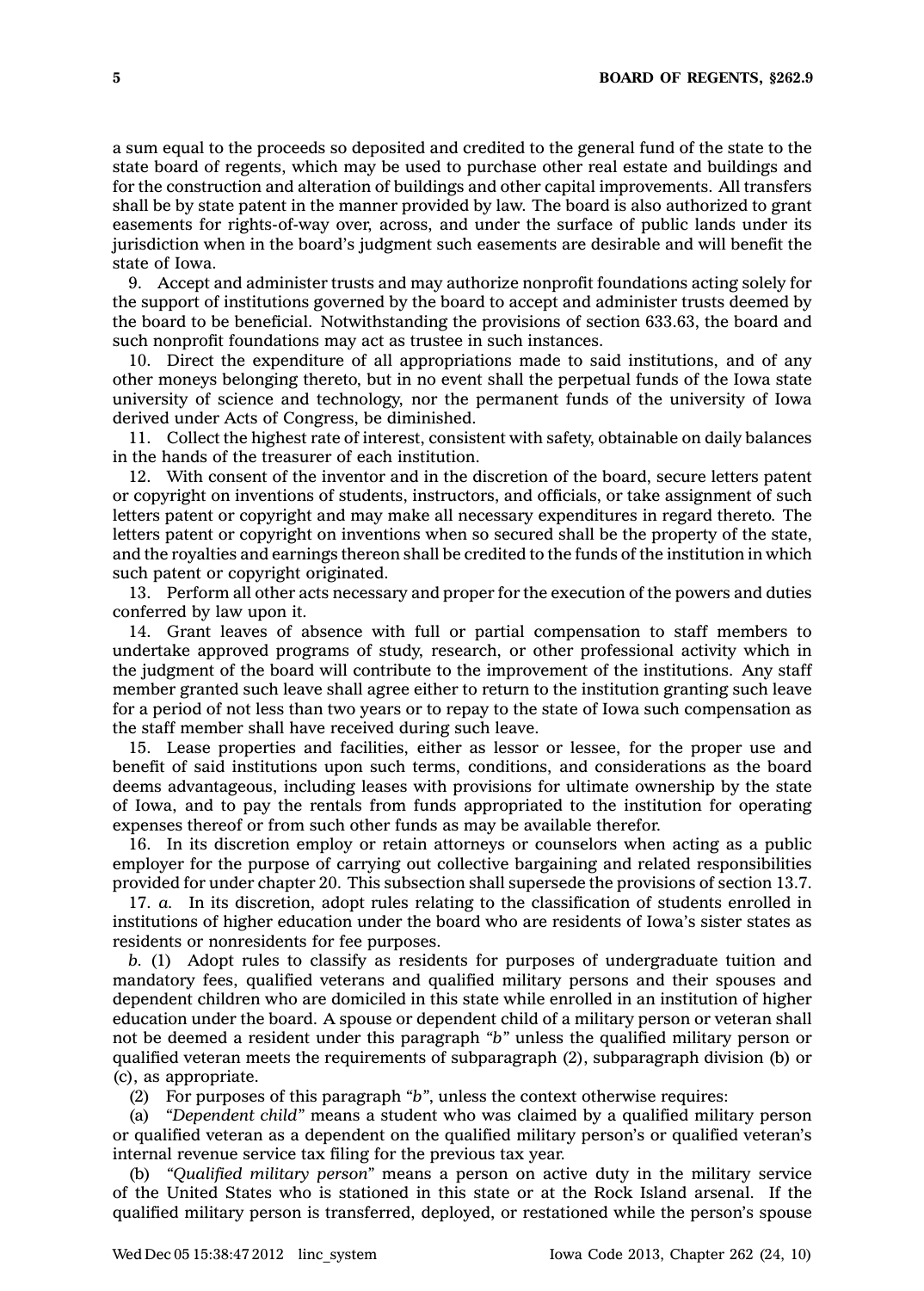or dependent child is enrolled in an institution of higher education under the control of the board, the spouse or dependent child shall continue to be classified as <sup>a</sup> resident provided the spouse or dependent child maintains continuous enrollment.

(c) *"Qualified veteran"* means <sup>a</sup> person who meets the following requirements:

(i) Is eligible for benefits, or has exhausted the benefits, under the federal Post-9/11 Veterans Educational Assistance Act of 2008.

(ii) Is domiciled in this state, or has resided in this state for at least one year or sufficient time to have filed an Iowa tax return in the preceding twelve months.

18. In issuing bonds or notes under this chapter, chapter 262A, chapter 263A, or other provision of law, select and fix the compensation for, through <sup>a</sup> competitive selection procedure, attorneys, accountants, financial advisors, banks, underwriters, insurers, and other employees and agents which in the board's judgment are necessary to carry out the board's intention. Prior to the initial selection, the board shall establish <sup>a</sup> procedure which provides for <sup>a</sup> fair and open selection process including but not limited to the opportunity to present written proposals and personal interviews. The board shall maintain <sup>a</sup> list of firms which have requested to be notified of requests for proposal. The selection criteria shall take into consideration, but are not limited to, compensation, expenses, experience with similar issues, scheduling, ability to provide the services of individuals with specific knowledge in the relevant subject matter and length of engagement. The board may waive the requirements for <sup>a</sup> competitive selection procedure for any specific employment upon adoption of <sup>a</sup> resolution of the board stating why the waiver is in the public interest and shall provide the executive council with written notice of the granting of any such waiver.

19. *a.* Not less than thirty days prior to action by the board on any proposal to increase tuition, fees, or charges at one or more of the institutions of higher education under its control, send written notification of the amount of the proposed increase including <sup>a</sup> copy of the proposed tuition increase docket memorandum prepared for its consideration to the presiding officers of the student government organization of the affected institutions. The final decision on an increase in tuition or mandatory fees charged to all students at an institution for <sup>a</sup> fiscal year shall be made at <sup>a</sup> regular meeting and shall be reflected in <sup>a</sup> final docket memorandum that states the estimated total cost of attending each of the institutions of higher education under the board's control. The regular meeting shall be held in Ames, Cedar Falls, or Iowa City and shall not be held during <sup>a</sup> period in which classes have been suspended for university holiday or break.

*b.* Authorize, at its discretion, each institution of higher education to retain the student fees and charges it collects to further the institution's purposes as authorized by the board. Notwithstanding any provision to the contrary, student fees and charges, as defined in section 262A.2, shall not be considered repayment receipts as defined in section 8.2.

20. Adopt policies and procedures for the use of telecommunications as an instructional tool at its institutions. The policies and procedures shall include but not be limited to policies and procedures relating to programs, educational policy, practices, staff development, use of pilot projects, and the instructional application of the technology.

21. Establish <sup>a</sup> hall of fame for distinguished graduates at the Iowa braille and sight saving school and at the Iowa school for the deaf.

22. Assist <sup>a</sup> nonprofit organization located in Sioux City in the creation of <sup>a</sup> tristate graduate center, comparable to the quad cities graduate center, located in the quad cities in Iowa. The purpose of the Sioux City graduate center shall be to create graduate education opportunities for students living in northwest Iowa.

23. Direct the administration of the Iowa minority academic grants for economic success program as established in section 261.101 for the institutions under its control.

24. Develop <sup>a</sup> policy and adopt rules relating to the establishment of tuition rates which provide <sup>a</sup> predictable basis for assessing and anticipating changes in tuition rates.

25. Develop <sup>a</sup> policy requiring oral communication competence of persons who provide instruction to students attending institutions under the control of the board. The policy shall include <sup>a</sup> student evaluation mechanism which requires student evaluation of persons providing instruction on at least an annual basis. However, the board shall establish criteria by which an institution may discontinue annual evaluations of <sup>a</sup> specific person providing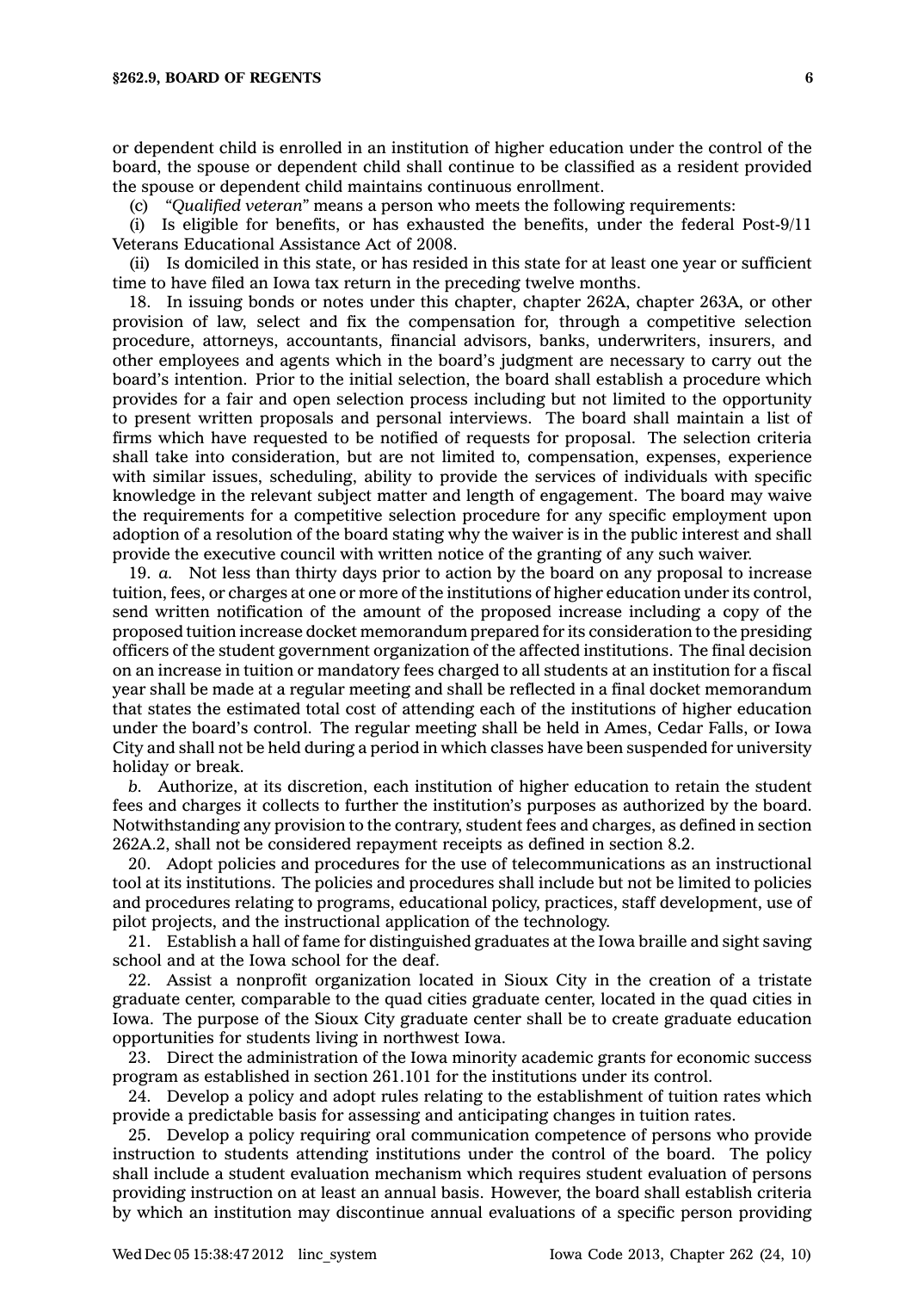instruction. The criteria shall include receipt by the institution of two consecutive positive annual evaluations from the majority of students evaluating the person.

26. Develop <sup>a</sup> policy relating to the teaching proficiency of teaching assistants which provides <sup>a</sup> teaching proficiency standard, instructional assistance to, and evaluation of persons who provide instruction to students at the higher education institutions under the control of the board.

27. Explore, in conjunction with the department of education, the need for coordination between school districts, area education agencies, state board of regents institutions, and community colleges for purposes of delivery of courses, use of telecommunications, transportation, and other similar issues. Coordination may include but is not limited to coordination of calendars, programs, schedules, or telecommunications emissions. The state board shall develop recommendations as necessary, which shall be submitted in <sup>a</sup> report to the general assembly on <sup>a</sup> timely basis.

28. Develop and implement <sup>a</sup> written policy, which is disseminated during registration or orientation, addressing the following four areas relating to sexual abuse:

*a.* Counseling.

*b.* Campus security.

*c.* Education, including prevention, protection, and the rights and duties of students and employees of the institution.

*d.* Facilitating the accurate and prompt reporting of sexual abuse to the duly constituted law enforcement authorities.

29. Authorize the institutions of higher learning under the board to charge an interest rate, not to exceed the prime rate plus six percent, on delinquent bills. However, the board shall prohibit the institutions from charging interest on late tuition payments and room and board payments if financial aid payments to students enrolled in the institutions are delayed by the lending institution.

30. Direct the institutions of higher education under its control to adopt <sup>a</sup> policy to offer not less than the following options to <sup>a</sup> student who is <sup>a</sup> member, or the spouse of <sup>a</sup> member if the member has <sup>a</sup> dependent child as defined in subsection 17, paragraph *"b"*, subparagraph (2), subparagraph division (a), of the Iowa national guard or reserve forces of the United States and who is ordered to national guard duty or federal active duty:

*a.* Withdraw from the student's entire registration and receive <sup>a</sup> full refund of tuition and mandatory fees.

*b.* Make arrangements with the student's instructors for course grades, or for incompletes that shall be completed by the student at <sup>a</sup> later date. If such arrangements are made, the student's registration shall remain intact and tuition and mandatory fees shall be assessed for the courses in full.

*c.* Make arrangements with only some of the student's instructors for grades, or for incompletes that shall be completed by the student at <sup>a</sup> later date. If such arrangements are made, the registration for those courses shall remain intact and tuition and mandatory fees shall be assessed for those courses. Any course for which arrangements cannot be made for grades or incompletes shall be considered dropped and the tuition and mandatory fees for the course refunded.

31. Develop <sup>a</sup> policy, not later than August 1, 2003, that each institution of higher education under the control of the board shall approve, institute, and enforce, which prohibits students, faculty, and staff from harassing or intimidating <sup>a</sup> student or any other person on institution property who is wearing the uniform of, or <sup>a</sup> distinctive part of the uniform of, the armed forces of the United States. A policy developed in accordance with this subsection shall not prohibit an individual from wearing such <sup>a</sup> uniform on institution property if the individual is authorized to wear the uniform under the laws of <sup>a</sup> state or the United States. The policy shall provide for appropriate sanctions.

32. Establish <sup>a</sup> research triangle, defined by the three institutions of higher learning under the board's control, and clearinghouse for purposes of sharing the projects and results of kindergarten through grade twelve education technology initiatives occurring in Iowa's school districts, area education agencies, community colleges, and other higher education institutions, with the education community within and outside of the state. Dissemination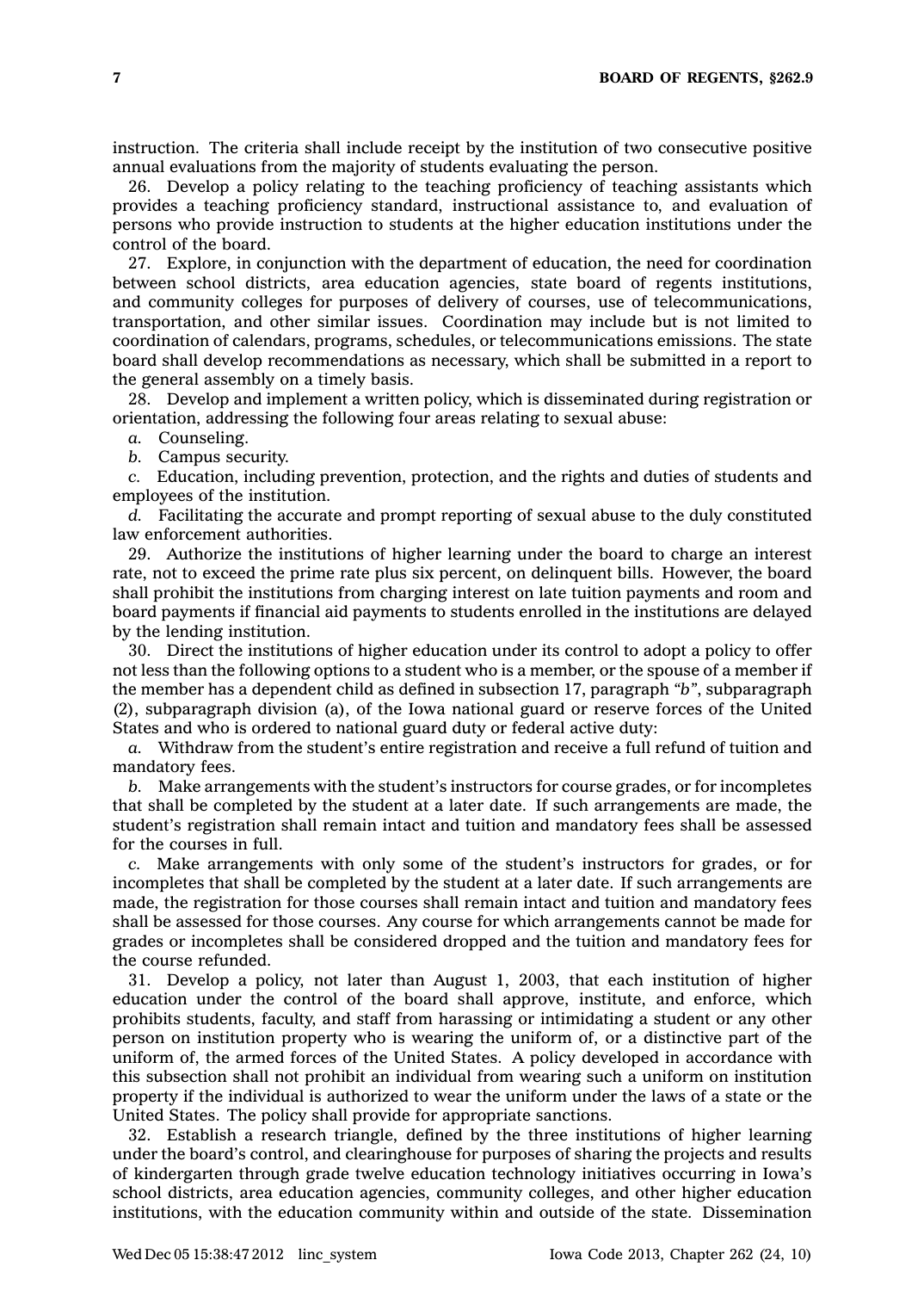of and access to information regarding planning, financing, curriculum, professional development, preservice training, project implementation strategies, and results shall be centralized to allow school districts from across the state to gain ideas from each other regarding the integration of technology in the classroom.

33. In consultation with the state board of education, establish and enter into <sup>a</sup> collective statewide articulation agreement with the community colleges established pursuant to chapter 260C, which shall provide for the seamless transfer of academic credits from <sup>a</sup> completed associate of arts or associate of science degree program offered by <sup>a</sup> community college to <sup>a</sup> baccalaureate degree program offered by an institution of higher education governed by the board. The board shall also do the following:

*a.* Require each of the institutions of higher education governed by the board to identify <sup>a</sup> transfer and articulation contact office or person, publicize transfer and articulation information and the contact office or person, and submit the contact information to the board for publication on its articulation website.

*b.* Develop, in collaboration with the boards of directors of the community colleges, <sup>a</sup> systematic process for expanding academic discipline and meetings between the community college faculty and faculty of the institutions of higher education governed by the board. The board shall conduct and jointly administer with the boards of directors of the community colleges four program and academic discipline meetings each academic year for the purpose of enhancing alignment between course content and expectations at the community colleges and institutions of higher education governed by the state board of regents.

*c.* Develop criteria to prioritize core curriculum areas and create or review transition guides for the core curriculum areas.

*d.* Include on its articulation website course equivalency and transition guides for each of the institutions of higher education governed by the board.

*e.* Jointly, with the boards of directors of the community colleges, select academic departments in which to articulate first-year and second-year courses through faculty-to-faculty meetings in accordance with paragraph *"b"*. However, course-to-course equivalencies need not occur in an academic discipline when the board and the community colleges jointly determine that course content is incompatible.

*f.* Promote greater awareness of articulation-related activities, including the articulation website maintained by the board and articulation agreements in which the institutions participate.

*g.* Facilitate additional opportunities for individual institutions to pursue program articulation agreements for community college career and technical education programs and programs of study offered by the institutions of higher education governed by the board.

*h.* Develop and implement by January 1, 2012, <sup>a</sup> process to examine <sup>a</sup> minimum of eight new community college associate of applied science degree programs for which articulation agreements between the community colleges and the institutions of higher education governed by the board would serve students' continued academic success in those degree programs.

*i.* Prepare, jointly with the department of education and the liaison advisory committee on transfer students, and submit by January 15 annually to the general assembly, an update on the articulation efforts and activities implemented by the community colleges and the institutions of higher education governed by the board.

34. Submit its annual budget request broken down by budget unit.

35. Annually, by October 1, submit in <sup>a</sup> report to the general assembly the following information for the previous fiscal year:

*a.* Total revenue received from each local school district as <sup>a</sup> result of high school students enrolled in courses under the postsecondary enrollment options program at the institutions of higher learning under the board's control.

*b.* Unduplicated headcount of high school students enrolled in courses under the postsecondary enrollment options program at the institutions of higher learning under the board's control.

*c.* Total credits earned by high school students enrolled in courses under the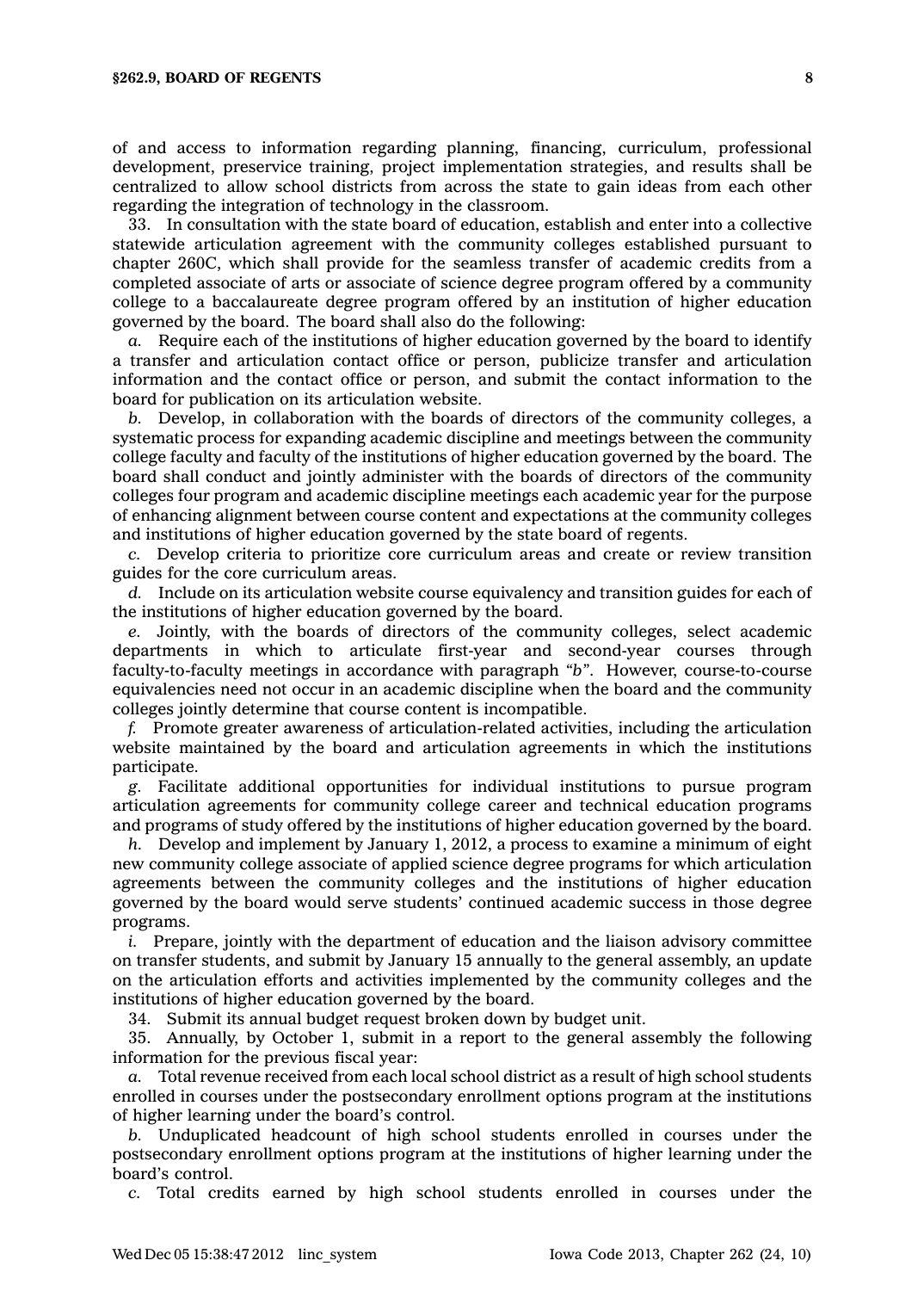postsecondary enrollment options program at the institutions of higher learning under the board's control, broken down by degree program.

*d.* The compensation and benefits paid to the members of the board pursuant to section 7E.6.

*e.* The contracted salary and benefits and any other expenses related to support for governmental affairs efforts, including expenditures for liaisons and lobbying activities for the board and its institutions.

*f.* The contracted salaries, including but not limited to bonus wages and benefits, including but not limited to annuity payments or any other benefit covered using state funds of any kind for administrators of the institutions governed by the board.

36. Implement continuous improvement in every undergraduate program offered by an institution of higher education governed by the board.

*a.* A continuous improvement plan shall be developed and implemented built upon the results of the institution's student outcomes assessment program using the following phase-in timeline:

(1) For each course with typical annual enrollment of three hundred or more, whether in one or multiple sections, <sup>a</sup> continuous improvement plan shall be developed and implemented beginning in the fall semester of 2013.

(2) For each course with typical annual enrollment of two hundred or more but less than three hundred, whether in one or multiple sections, <sup>a</sup> continuous improvement plan shall be developed and implemented beginning in the fall semester of 2014.

(3) For each course with <sup>a</sup> typical annual enrollment of one hundred or more but less than two hundred, whether in one or multiple sections, <sup>a</sup> continuous improvement plan shall be developed and implemented beginning in the fall semester of 2015.

*b.* For each undergraduate course, the institution shall collect and use the results of formative and summative assessments in its continuous improvement plan. The board shall annually evaluate the effectiveness of the plans and shall submit an executive summary of its findings and recommendations in its annual strategic plan progress report, <sup>a</sup> copy of which shall be submitted to the general assembly.

37. Develop and implement <sup>a</sup> consistent written policy for an employee who in the scope of the person's employment responsibilities examines, attends, counsels, or treats <sup>a</sup> child to report suspected physical or sexual abuse. The policy shall include an employee's reporting responsibilities. The reporting responsibilities shall designate the time, circumstances, and method for reporting suspected child abuse to the administration of the institution of higher learning and reporting to law enforcement. Nothing in the policy shall prohibit an employee from reporting suspected child abuse in good faith to law enforcement.

**1.** [S13, §2682-f; C24, 27, 31, 35, 39, §**3921;** C46, 50, 54, 58, 62, 66, 71, 73, 75, 77, 79, 81, §262.9]

**2.** [R60, §1739, 2157, 2158, 2162; C73, §1614, 1685, 1686, 1690; C97, §2654, 2676, 2723; S13, §2682-f; C24, 27, 31, 35, 39, §**3921;** C46, 50, 54, 58, 62, 66, 71, 73, 75, 77, 79, 81, §262.9]

**3.** [C97, §2676; S13, §2682-f; C24, 27, 31, 35, 39, §**3921;** C46, 50, 54, 58, 62, 66, 71, 73, 75, 77, 79, 81, §262.9]

**4.** [S13, §2682-f; C24, 27, 31, 35, 39, §**3921;** C46, 50, 54, 58, 62, 66, 71, 73, 75, 77, 79, 81, §262.9]

**6.** [S13, §2682-f; C24, 27, 31, 35, 39, §**3921;** C46, 50, 54, 58, 62, 66, 71, 73, 75, 77, 79, 81, §262.9]

**7.** [S13, §2682-f; C24, 27, 31, 35, 39, §**3921;** C46, 50, 54, 58, 62, 66, 71, 73, 75, 77, 79, 81, §262.9]

**8.** [C51, §1017, 1018; R60, §1938; C73, §1599, 1617; C97, §2638, 2666; S13, §2682-f; C24, 27, 31, 35, 39, §**3921;** C46, 50, 54, 58, 62, 66, 71, 73, 75, 77, 79, 81, §262.9]

**9.** [C24, 27, 31, 35, 39, §**3921;** C46, 50, 54, 58, 62, 66, 71, 73, 75, 77, 79, 81, §262.9]

**10.** [S13, §2682-j; C24, 27, 31, 35, 39, §**3921;** C46, 50, 54, 58, 62, 66, 71, 73, 75, 77, 79, 81, §262.9]

**11.** [C35, 39, §**3921;** C46, 50, 54, 58, 62, 66, 71, 73, 75, 77, 79, 81, §262.9]

**12.** [S13, §2682-f; C24, 27, 31, 35, 39, §**3921;** C46, 50, 54, 58, 62, 66, 71, 73, 75, 77, 79, 81, §262.9]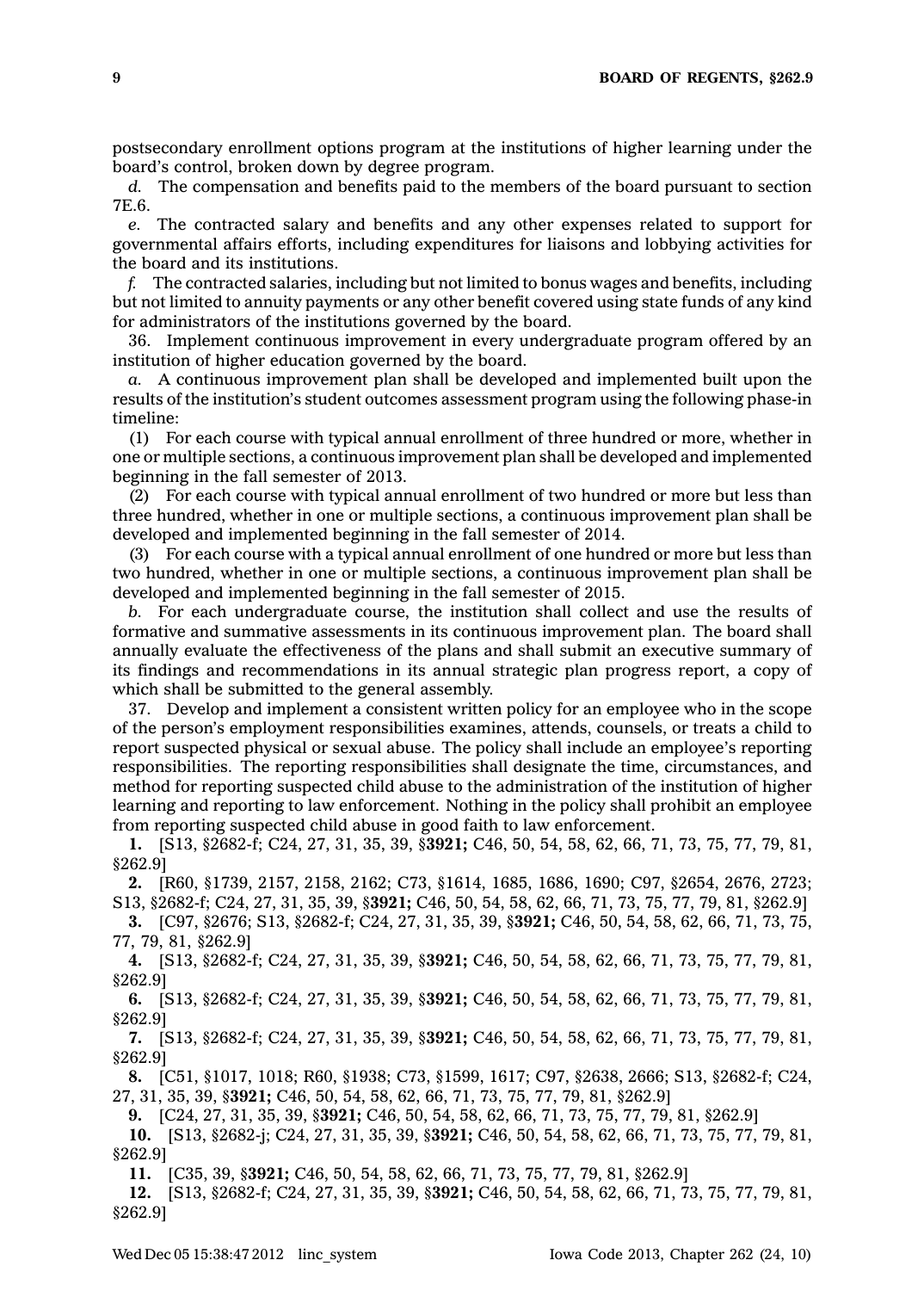**13.** [C66, 71, 73, 75, 77, 79, 81, §262.9]

**14.** [C66, 71, 73, 75, 77, 79, 81, §262.9]

**15.** [C79, 81, §262.9]

86 Acts, ch 1245, §844; 86 Acts, ch 1246, §125; 87 Acts, ch 191, §1; 87 Acts, ch 207, §6; 87 Acts, ch 233, §464, 465; 88 Acts, ch 1185, §2; 88 Acts, ch 1284, §64; 89 Acts, ch 265, §40; 89 Acts, ch 272, §23; 89 Acts, ch 319, §59; 90 Acts, ch 1237, §2, 3; 90 Acts, ch 1253, §24; 91 Acts, ch 29, §1; 91 Acts, ch 97, §36; 92 Acts, ch 1095, §2; 92 Acts, ch 1106, §2, 4; 92 Acts, ch 1246, §35; 93 Acts, ch 176, §39; 94 Acts, ch 1091, §16 – 20; 94 Acts, ch 1193, §21; 95 Acts, ch 44, §2; 95 Acts, ch 62, §3; 96 Acts, ch 1215, §41 – 43; 97 Acts, ch 212, §28; 99 Acts, ch 114, §16; 99 Acts, ch 121, §9; 2001 Acts, ch 39, §3; 2003 Acts, ch 145, §230; 2003 Acts, ch 179, §115; 2003 Acts, ch 180, §13; 2003 Acts, 1st Ex, ch 1, §94, 133

[2003 Acts, 1st Ex, ch 1, §94, 133 amendment adding subsection 31 stricken pursuant to , 684 N.W.2d 193]

2004 Acts, ch 1086, §57; 2004 Acts, ch 1129, §1; 2005 Acts, ch 144, §1; 2005 Acts, ch 179, §82, 149, 150; 2006 Acts, ch 1152, §54, 57; 2007 Acts, ch 214, §32, 44; 2009 Acts, ch 133, §102; 2009 Acts, ch 158, §2; 2009 Acts, ch 168, §3; 2009 Acts, ch 177, §30; 2010 Acts, ch 1169, §5 – 7; 2010 Acts, ch 1183, §25; 2011 Acts, ch 20, §13; 2012 Acts, ch 1040, §6; 2012 Acts, ch 1072, §36; 2012 Acts, ch 1119, §27

Referred to in §15.108, 260C.14, 266.39F

[T] Subsection 30, unnumbered paragraph 1 amended

[T] NEW subsections 36 and 37

### **262.9A Prohibition of controlled substances.**

The state board of regents shall adopt <sup>a</sup> policy that prohibits unlawful possession, use, or distribution of controlled substances by students and employees on property owned or leased by an institution or in conjunction with activities sponsored by an institution governed by the board. Each institution shall provide information about the policy to all students and employees. The policy shall include <sup>a</sup> clear statement of sanctions for violation of the policy and information about available drug or alcohol counseling and rehabilitation programs. In carrying out this policy, the institutions shall provide substance abuse prevention programs for students and employees.

91 Acts, ch 267, §235

#### **262.9B Cooperative purchasing.**

1. *Overview.* The state board of regents for institutions under its control shall coordinate interagency cooperation with state agencies, as defined in section 8A.101, in the area of purchasing and information technology with the goal of annually increasing the amount of joint purchasing. The board and the institutions under the control of the board shall engage the department of administrative services, the chief information officer of the state, and other state agencies authorized to purchase goods and services in pursuing mutually beneficial activities relating to purchasing items and acquiring information technology. The board and the institutions shall explore ways to leverage resources, identify cost savings, implement efficiencies, and improve effectiveness without compromising the mission of the board and the institutions under the control of the board relative to students and research commitments.

2. *Purchasing.*

*a.* The board shall direct the institutions under its control to cooperate with the department of administrative services and other state agencies authorized to purchase goods and services in efforts to collaboratively purchase goods and services that result in mutual cost savings and efficiency improvements.

*b.* The board and the institutions under its control shall assist the department of administrative services by doing the following:

(1) Identifying best practices that produce cost savings and improve state government processes.

(2) Exploring joint purchases of general use items that result in mutual procurement of quality goods and services at the lowest reasonable cost.

(3) Exploring flexibility, administrative relief, and transformational changes through procurement technology.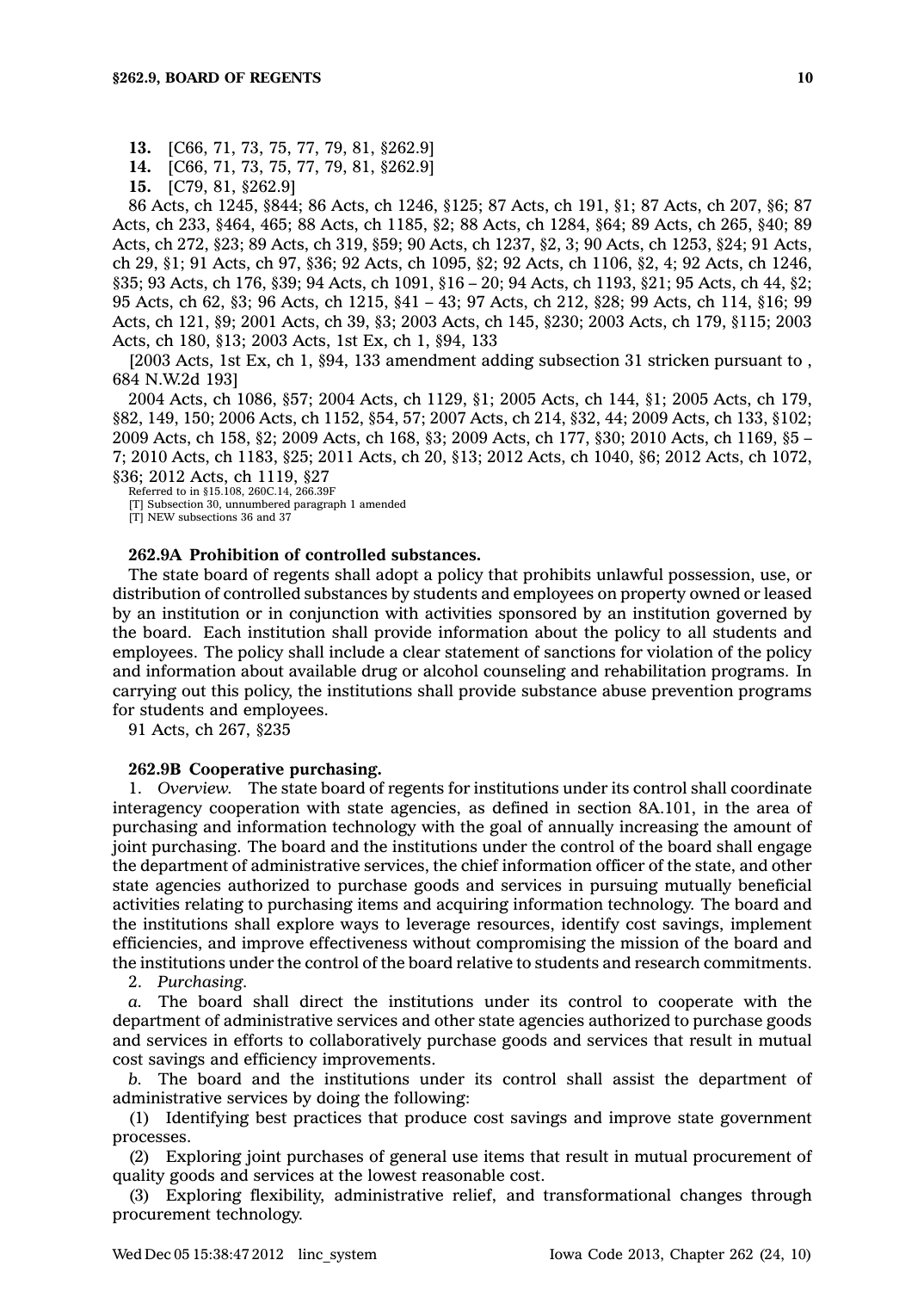*c.* The board shall convene at least quarterly an interagency purchasing group meeting including the institutions under its control, the department of administrative services, the department of transportation, and any other state agency authorized to purchase goods and services, for the purposes of timely cooperation in purchasing goods and services and for the identification of practical measures that improve state agency performance of programs and operations, reduce total costs of state government operations, increase productivity, improve services and make state government more responsive and accountable to the public.

3. *Information technology.*

*a.* The board shall direct institutions under its control to cooperate with the chief information officer of the state in efforts to cooperatively obtain information technology and related services that result in mutual cost savings and efficiency improvements, and shall seek input from the department of administrative services and the chief information officer of the state regarding specific areas of potential cooperation between the institutions under the control of the board and the department of administrative services.

*b.* The board shall convene at least quarterly an interagency information technology group meeting including the institutions under its control, the state chief information officer and any other agency authorized to purchase goods and services, for purposes of timely cooperation in obtaining information technology and related services.

4. *Cooperative purchasing plan.* The board shall, before July 1 of each year, prepare <sup>a</sup> plan that identifies specific areas of cooperation between the institutions under its control, the department of administrative services, and the chief information officer of the state that will be addressed for the next fiscal year including timelines for implementing, analyzing, and evaluating each of the areas of cooperation. The plan shall also identify the potential for greater interinstitutional cooperation in areas that would result in <sup>a</sup> net cost savings.

5. *Report.* The board shall, on or before November 1, submit <sup>a</sup> report to the general assembly and the governor providing information on the cooperative purchasing plan prepared for that fiscal year by the board and on the results of the quarterly interagency meetings, including the specific cost savings or efficiency gains that have resulted from utilization of cooperative efforts and the implementation of identified best practices.

2010 Acts, ch 1031, §70 Referred to in §8A.312

#### **262.9C Span of control policy.**

1. The state board of regents shall develop and maintain <sup>a</sup> policy regarding the aggregate ratio of the number of employees per supervisory employee at each of the institutions under the control of the board subject to the requirements of this section.

2. The target span of control aggregate ratio of supervisory employees to other employees shall be one to fifteen. The target span of control ratio shall not apply to employees involved with direct patient care, faculty, and employees in other areas of the institutions that must maintain different span of control ratios due to federal or state regulations.

3. For the purposes of this section, *"supervisory employee"* means <sup>a</sup> public employee who is not <sup>a</sup> member of <sup>a</sup> collective bargaining unit and who has authority, in the interest of <sup>a</sup> public employer, to hire, transfer, suspend, lay off, recall, promote, discharge, assign, reward, or discipline other public employees, to direct such public employees, or to adjust the grievances of such public employees, or to effectively recommend any such action.

4. The policy shall allow departments within an institution under the control of the state board of regents with twenty-eight or fewer full-time equivalent employee positions to be granted an exception to the policy by the board. Departments applying for an exception shall file <sup>a</sup> statement of need with the applicable institutional human resources office and the office shall make <sup>a</sup> recommendation to the state board of regents.

5. The state board of regents shall present an interim report to the governor and general assembly on or before April 1, 2010, with annual updates detailing the effects of the policy on the composition of the workforce, cost savings, efficiencies, and outcomes. In addition, the report and annual updates shall identify those departments within each institution under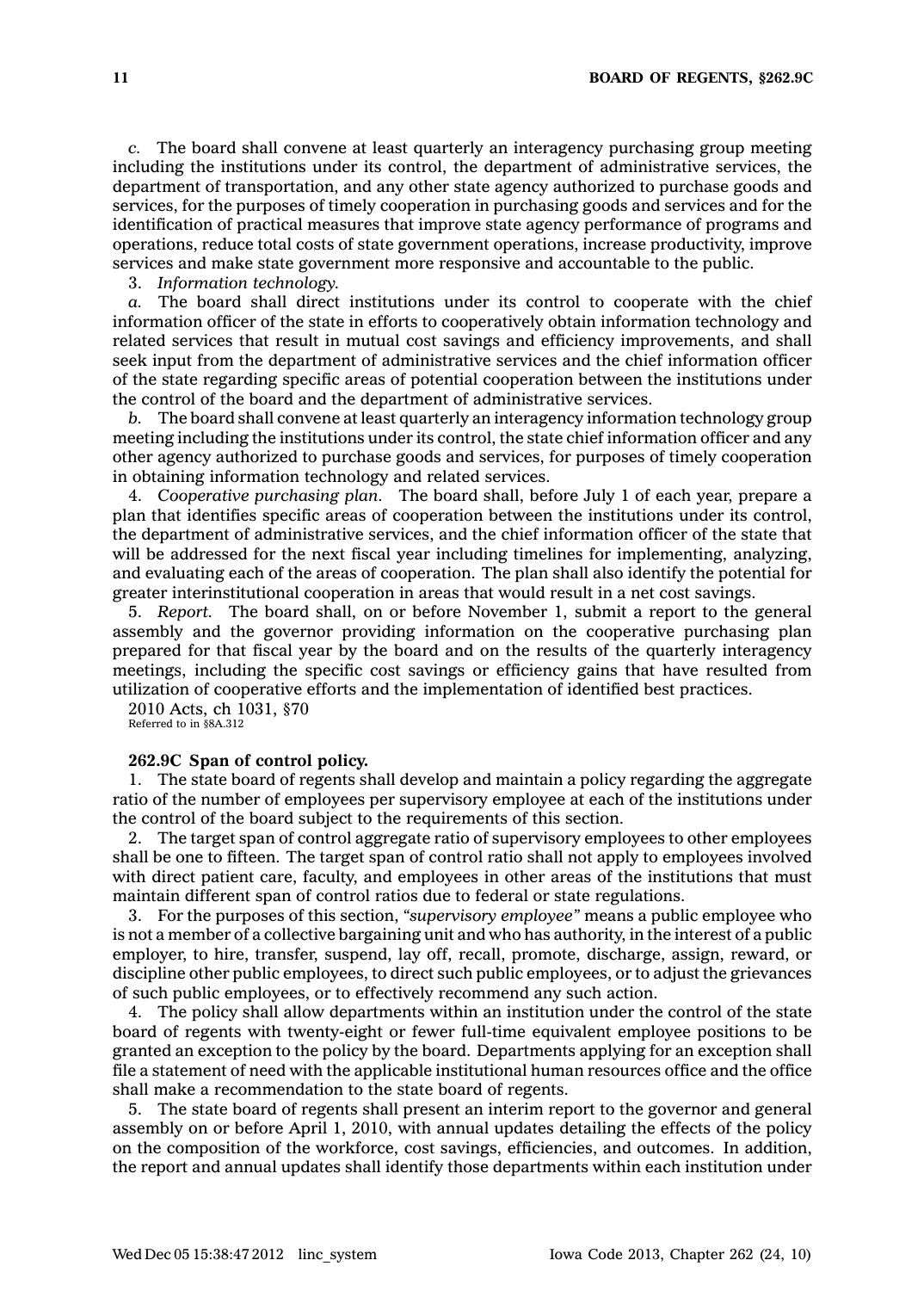the control of the board granted an exception by the board to the policy as provided in this section.

2010 Acts, ch 1031, §68, 69

## **262.10 Purchases — prohibitions.**

No sale or purchase of real estate shall be made save upon the order of the board, made at <sup>a</sup> regular meeting, or one called for that purpose, and then in such manner and under such terms as the board may prescribe. No member of the board or any of its committees, offices or agencies, nor any officer of any institution, shall be directly or indirectly interested in such purchase or sale.

Purchases of real estate may be made on written contracts providing for payment over <sup>a</sup> period of years but the obligations thereon shall not constitute <sup>a</sup> debt or charge against the state of Iowa nor against the funds of the board or the funds of the institution for which said purchases are made. Purchase payments may be made from appropriated capital funds or from other funds lawfully available for that purpose and allocated therefor by the board, or from any combination of the foregoing, but not from appropriated operating funds. All state appropriated capital funds used for any one purchase contract shall be taken entirely from <sup>a</sup> single capital appropriation and shall be set aside for that purpose. In event of default, the only remedy of the seller shall be against the property itself and the rents and profits thereof, and in no event shall any deficiency judgment be entered or enforced against the state of Iowa, the board, or the institution for which the purchase was made. Provided, however, that no part of the tuition fees shall be used in the purchase of such real estate.

[C24, 27, 31, 35, 39, §**3922;** C46, 50, 54, 58, 62, 66, 71, 73, 75, 77, 79, 81, §262.10] 2005 Acts, ch 179, §151

## **262.11 Record — acts affecting property.**

All acts of the board relating to the management, purchase, disposition, or use of lands and other property of said institutions shall be entered of record, which shall show the members present, and how each voted upon each proposition. The board may, in its discretion, delegate to each university the authority to approve leases.

[S13, §2682-h; C24, 27, 31, 35, 39, §**3923;** C46, 50, 54, 58, 62, 66, 71, 73, 75, 77, 79, 81, §262.11]

2006 Acts, ch 1051, §5

## **262.12 Committees and administrative offices under board.**

The board of regents shall also have and exercise all the powers necessary and convenient for the effective administration of its office and of the institutions under its control, and to this end may create such committees, offices and agencies from its own members or others, and employ persons to staff the same, fix their compensation and tenure and delegate thereto, or to the administrative officers and faculty of the institutions under its control, such part of the authority and duties vested by statute in the board, and shall formulate and establish such rules, outline such policies and prescribe such procedures therefor, all as may be desired or determined by the board as recorded in their minutes.

[S13, §2682-h; C24, 27, 31, 35, 39, §**3924;** C46, 50, 54, 58, 62, 66, 71, 73, 75, 77, 79, 81, §262.12]

## **262.13 Peace officers at institutions.**

The board may authorize any institution under its control to commission one or more of its employees as peace officers. Such officers shall have the same powers, duties, privileges, and immunities as conferred on regular peace officers. The board shall provide as rapidly as practicable for the adequate training and certification of such peace officers at the Iowa law enforcement academy or at <sup>a</sup> law enforcement training school approved by the academy,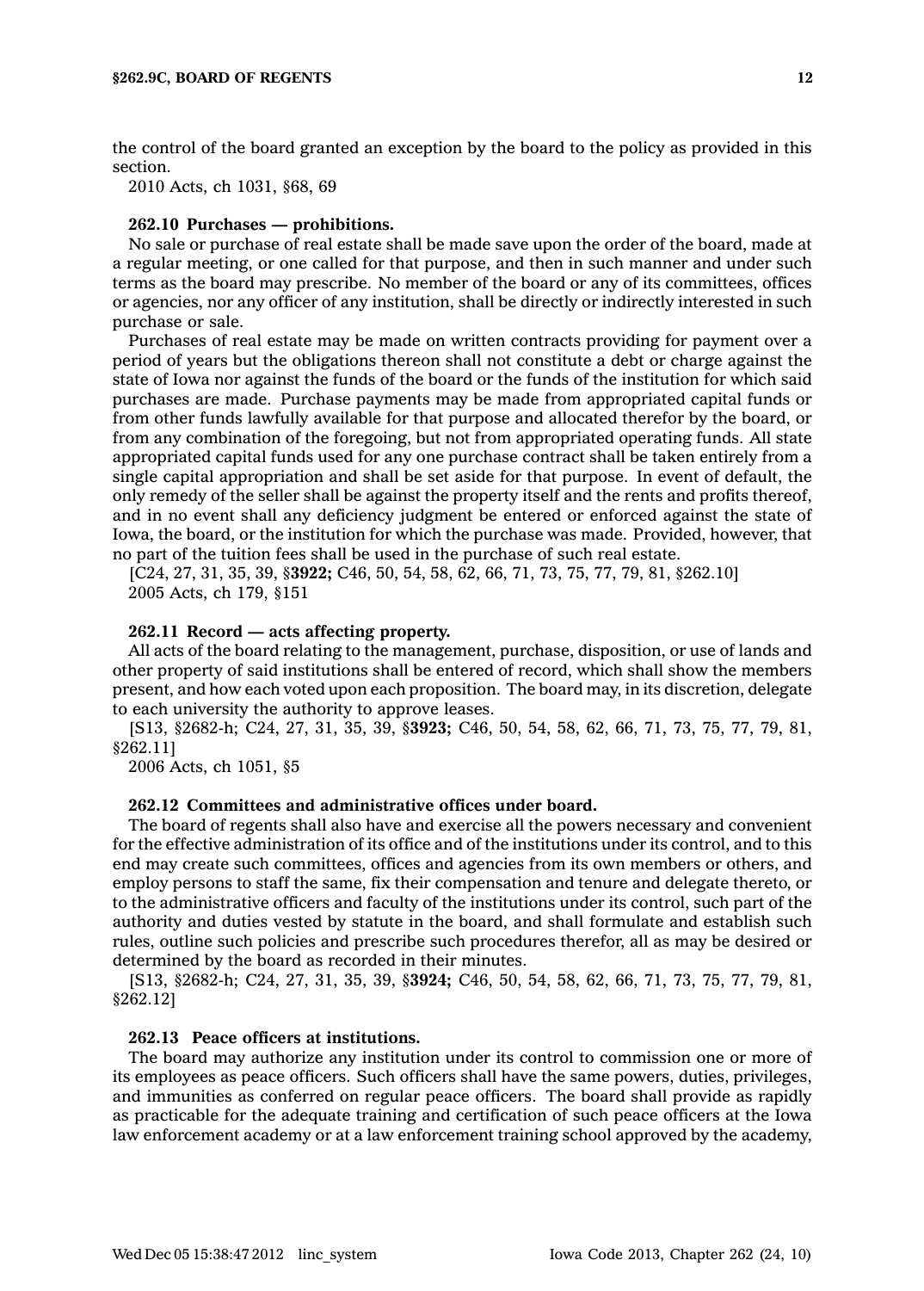unless the peace officers are already certified by the Iowa law enforcement academy or by an approved law enforcement training school.

[C71, 73, 75, 77, 79, 81, §262.13] 2011 Acts, ch 132, §16, 106 Referred to in §321.89, 801.4

## **262.14 Loans — conditions — other investments.**

The board may invest funds belonging to the institutions, subject to chapters 12F and 12H and the following regulations:

1. Each loan shall be secured by <sup>a</sup> mortgage paramount to all other liens upon approved farm lands in this state, accompanied by abstract showing merchantable title in the borrower. The loan shall not exceed sixty-five percent of the cash value of the land, exclusive of buildings.

2. Each such loan if for <sup>a</sup> sum more than one-fourth of the value of the farm shall be on the basis of stipulated annual principal reductions.

3. *a.* Any portion of the funds may be invested by the board. In the investment of the funds, the board shall exercise the judgment and care, under the circumstances then prevailing, which persons of prudence, discretion and intelligence exercise in their own affairs as provided in chapter 633A, subchapter IV, part 3.

*b.* The board shall give appropriate consideration to those facts and circumstances that the board knows or should know are relevant to the particular investment involved, including the role the investment plays in the total value of the board's funds.

*c.* For the purposes of this subsection, appropriate consideration includes, but is not limited to, <sup>a</sup> determination by the board that the particular investment is reasonably designed to further the purposes prescribed by law to the board, taking into consideration the risk of loss and the opportunity for gain or other return associated with the investment and consideration of the following factors as they relate to the funds of the board:

(1) The composition of the funds of the board with regard to diversification.

(2) The liquidity and current return of the investments relative to the anticipated cash flow requirements.

(3) The projected return of the investments relative to the funding objectives of the board.

*d.* The board shall have <sup>a</sup> written investment policy, the goal of which is to provide for the financial health of the institutions governed by the board. The board shall establish investment practices that preserve principal, provide for liquidity sufficient for anticipated needs, and maintain purchasing power of investable assets of the board and its institutions. The policy shall also include <sup>a</sup> list of authorized investments, maturity guidelines, procedures for selecting and approving investment managers and other investment professionals as described in section 11.2, subsection 3, and provisions for regular and frequent oversight of investment decisions by the board, including audit. The board shall make available to the auditor of state and treasurer of state the most recent annual report of any investment entity or investment professional employed by an institution governed by the board. The investment policy shall cover investments of endowment and nonendowment funds.

*e.* Consistent with this subsection, investments made under this subsection shall be made in <sup>a</sup> manner that will enhance the economy of this state, and in particular, will result in increased employment of the residents of this state.

4. Any gift accepted by the Iowa state board of regents for the use and benefit of any institution under its control may be invested in securities designated by the donor, but whenever such gifts are accepted and the money invested according to the request of the said donor, neither the state, the Iowa state board of regents, nor any member thereof, shall be liable therefor or on account thereof.

5. A register containing <sup>a</sup> complete abstract of each loan and investment, and showing its actual condition, shall be kept by the board and be at all times open to inspection.

6. All loans made under the provisions of this section shall have an interest rate of not less than three and one-half percent per annum.

**1.** [C51, §1018; R60, §1938; C73, §1599; C97, §2638; S13, §2682-s; C24, 27, 31, 35, 39, §**3926;** C46, 50, 54, 58, 62, 66, 71, 73, 75, 77, 79, 81, §262.14]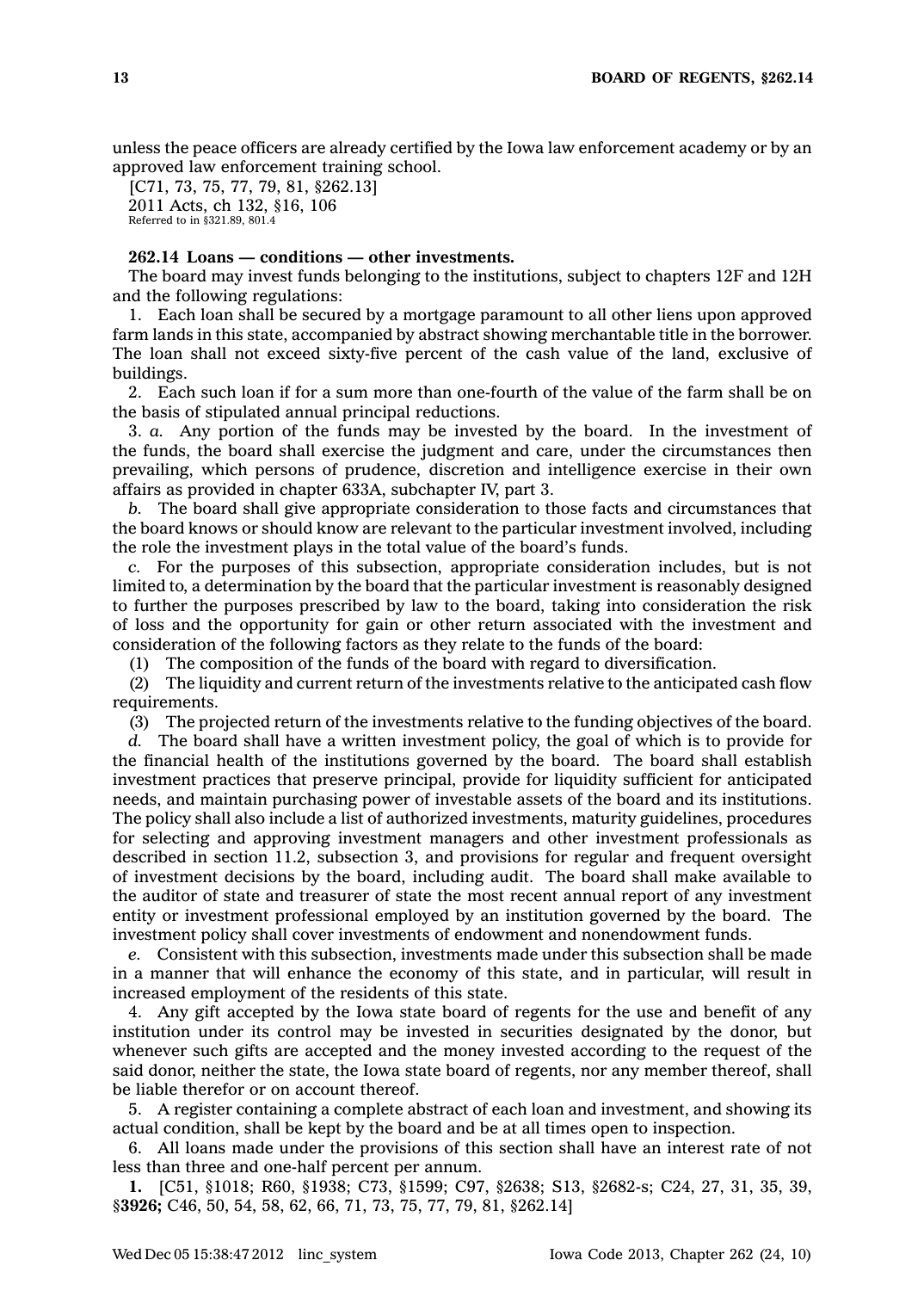**2.** [S13, §2682-s; C24, 27, 31, 35, 39, §**3926;** C46, 50, 54, 58, 62, 66, 71, 73, 75, 77, 79, 81, §262.14]

**3.** [R60, §1938; C73, §1599, 1617; C97, §2638, 2666; C24, 27, 31, 35, 39, §**3926;** C46, 50, 54, 58, 62, 66, 71, 73, 75, 77, 79, 81, §262.14]

**4.** [C31, 35, 39, §**3926;** C46, 50, 54, 58, 62, 66, 71, 73, 75, 77, 79, 81, §262.14]

**5.** [S13, §2682-s; C24, 27, 31, 35, 39, §**3926;** C46, 50, 54, 58, 62, 66, 71, 73, 75, 77, 79, 81, §262.14]

**6.** [C46, 50, 54, 58, 62, 66, 71, 73, 75, 77, 79, 81, §262.14]

85 Acts, ch 190, §4; 85 Acts, ch 227, §8; 92 Acts, ch 1156, §10; 94 Acts, ch 1001, §4; 99 Acts, ch 125, §103, 109; 2005 Acts, ch 38, §55; 2007 Acts, ch 39, §11; 2011 Acts, ch 82, §11

## **262.15 Foreclosures and collections.**

The board shall have charge of the foreclosure of all mortgages and of all collections from delinquent debtors to said institutions. All actions shall be in the name of the state board of regents, for the use and benefit of the appropriate institution.

[SS15, §2682-t; C24, 27, 31, 35, 39, §**3927;** C46, 50, 54, 58, 62, 66, 71, 73, 75, 77, 79, 81, §262.15]

## **262.16 Satisfaction of mortgages.**

When loans are paid, the board shall release mortgages securing the same as follows:

1. By <sup>a</sup> satisfaction piece signed and acknowledged by the treasurer of the institution to which the loan belongs, which shall be recorded in the office of the recorder of the county where said mortgage is of record; or

2. By entering <sup>a</sup> satisfaction thereof on the margin of the record of said mortgage, dated, and signed by the treasurer of the institution to which the loan belongs.

[SS15, §2682-t; C24, 27, 31, 35, 39, §**3928;** C46, 50, 54, 58, 62, 66, 71, 73, 75, 77, 79, 81, §262.16]

#### **262.17 Bidding in property.**

In case of <sup>a</sup> sale upon execution, the premises may be bid off in the name of the board of regents, for the benefit of the institution to which the loan belongs.

[SS15, §2682-t; C24, 27, 31, 35, 39, §**3929;** C46, 50, 54, 58, 62, 66, 71, 73, 75, 77, 79, 81, §262.17]

## **262.18 Deeds in trust.**

Deeds for premises so acquired shall be held for the benefit of the appropriate institution and such lands shall be subject to lease or sale the same as other lands.

[SS15, §2682-t; C24, 27, 31, 35, 39, §**3930;** C46, 50, 54, 58, 62, 66, 71, 73, 75, 77, 79, 81, §262.18]

#### **262.19 Actions not barred.**

No lapse of time shall be <sup>a</sup> bar to any action to recover on any loan made on behalf of any institution.

[C97, §2637; C24, 27, 31, 35, 39, §**3931;** C46, 50, 54, 58, 62, 66, 71, 73, 75, 77, 79, 81, §262.19]

## **262.20 Business offices — visitation.**

A business office shall be maintained at each of the institutions of higher learning, with such organizations, powers and duties as the board may prescribe and delegate.

[S13, §2682-k; C24, 27, 31, 35, 39, §**3932;** C46, 50, 54, 58, 62, 66, 71, 73, 75, 77, 79, 81, §262.20]

### **262.21 Annuity contracts.**

At the request of an employee through contractual agreement the board may arrange for the purchase of group or individual annuity contracts for any of its employees, which annuity contracts are issued by <sup>a</sup> nonprofit corporation issuing retirement annuities exclusively for educational institutions and their employees or are purchased from any company the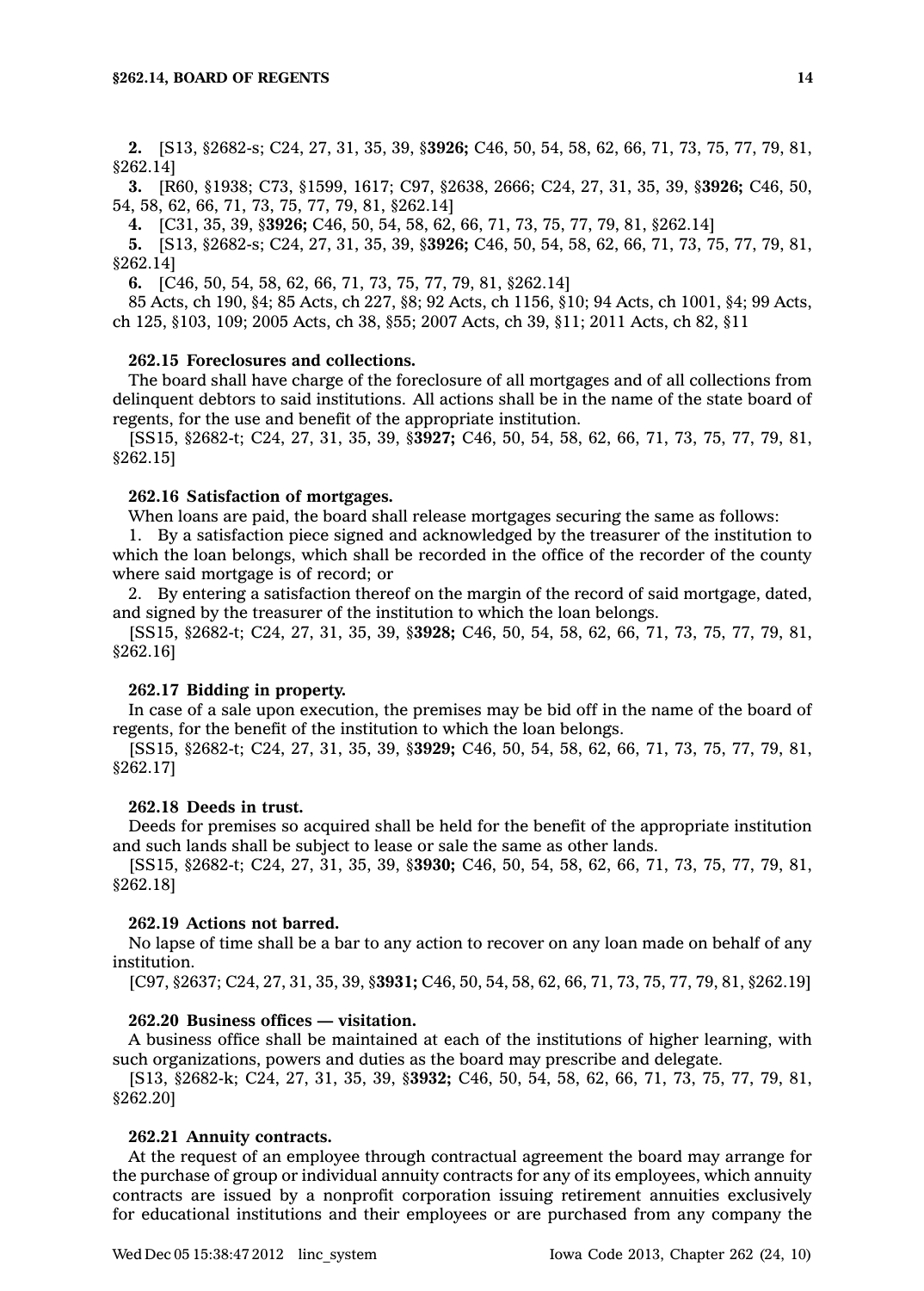employee chooses that is authorized to do business in this state or through an Iowa-licensed salesperson that the employee selects, on <sup>a</sup> group or individual basis, for retirement or other purposes, and may make payroll deductions in accordance with the arrangements for the purpose of paying the entire premium due and to become due under the contract. The deductions shall be made in the manner which will qualify the annuity premiums for the benefits under section 403(b) of the Internal Revenue Code, as defined in section 422.3. The employee's rights under the annuity contract are nonforfeitable except for the failure to pay premiums. As used in this section, unless the context otherwise requires, *"annuity contract"* includes any custodial account which meets the requirements of section  $403(b)(7)$  of the Internal Revenue Code, as defined in section 422.3.

Whenever an existing tax-sheltered annuity contract is to be replaced by <sup>a</sup> new contract the agent or representative of the company shall submit <sup>a</sup> letter of intent to the company being replaced, to the commissioner of insurance, and to the agent's or representative's own company at least thirty days prior to any action. Each required letter of intent shall be sent by registered mail. This letter of intent shall contain the policy number and description of the contract being replaced and <sup>a</sup> description of the replacement contract.

[C75, 77, 79, 81, §262.21]

86 Acts, ch 1213, §4; 91 Acts, ch 40, §2; 94 Acts, ch 1183, §62

#### **262.22 Director's report.**

The director of the department of administrative services shall include in the director's report to the governor the amount paid for services and expenses of officers and employees of the board of regents and to whom paid.

[S13, §2682-q; C24, 27, 31, 35, 39, §**3934;** C46, 50, 54, 58, 62, 66, 71, 73, 75, 77, 79, 81, §262.22]

2003 Acts, ch 145, §286

## **262.23 Duties of treasurer.**

The treasurer of each of said institutions shall:

1. Receive all appropriations made by the general assembly for said institution, and all other funds from all other sources, belonging to said institution.

2. Pay out said funds on order of the board of regents, or of such committee or official as it designates, on bills duly audited in accordance with the rules prescribed by said board.

3. Retain all bills, so paid by the treasurer, with receipts for their payment as vouchers.

4. Keep an accurate account of all revenue and expenditures of said institution, so that the receipts and disbursements of each of its several departments shall be apparent at all times.

5. Annually, and at such other times as the board may require, report to it said receipts and disbursements in detail.

[R60, §1739, 1937; C73, §1593, 1614; C97, §2637, 2654; C24, 27, 31, 35, 39, §**3935;** C46, 50, 54, 58, 62, 66, 71, 73, 75, 77, 79, 81, §262.23]

## **262.24 Reports of executive officers.**

The executive officer of each of said institutions shall, on or before the first day of August of each even-numbered year, make <sup>a</sup> report to the board, setting forth such observations and recommendations as in the executive officer's judgment are for the benefit of the institution, and also the executive officer's recommendations of <sup>a</sup> budget for the several colleges and departments of the institution, in detail, and estimates of the amount of funds required therefor for the ensuing biennium.

[R60, §1939, 2149, 2161; C73, §1600, 1601, 1677, 1694; C97, §2641, 2717, 2725; S13, §2641, 2717; C24, 27, 31, 35, 39, §**3936;** C46, 50, 54, 58, 62, 66, 71, 73, 75, 77, 79, 81, §262.24]

### **262.25 Reports of secretarial officers.**

1. The secretarial officer shall, for the institution of which the officer acts as secretary, on or before August 1 of each year, report to the board in such detail and form as it may prescribe:

*a.* The funds available each fiscal year from all sources for the erection, equipment, improvement, and repair of buildings.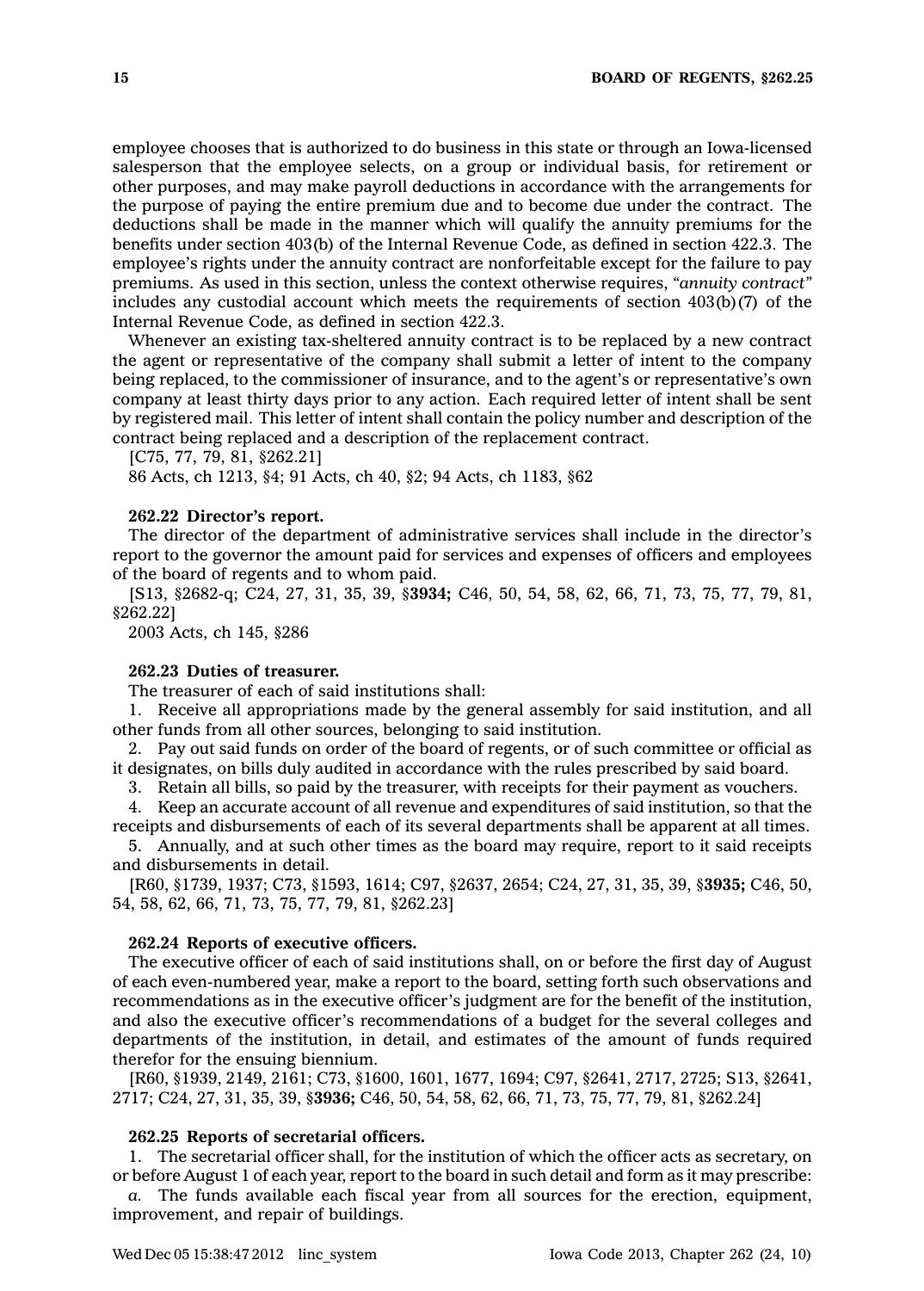*b.* Interest on endowment and other funds, tuition, state appropriations, laboratory and janitor fees, donations, rents, and income from all sources affecting the annual income of the support funds of said institution.

*c.* How the funds so received were expended, giving under separate heads the cost of instruction, administration, maintenance and equipment of departments, and the general expense of the institution.

*d.* The number of professors, instructors, fellows, and tutors, and the number of students enrolled in each course during each year, stating separately the number of students attending short courses.

*e.* The amount of unexpended balances of departments remaining in the hands of the treasurer, and the amounts undrawn from the state treasury on June 30 of each year.

2. The report for the Iowa state university of science and technology shall also show the receipts of the experiment station from all sources for each fiscal year, and how the same were expended.

[S13, §2682-b; C24, 27, 31, 35, 39, §**3937;** C46, 50, 54, 58, 62, 66, 71, 73, 75, 77, 79, 81, §262.25]

2010 Acts, ch 1061, §180

## **262.25A Purchase of automobiles.**

1. Institutions under the control of the state board of regents shall purchase only new automobiles which have at least the fuel economy required for purchase of new automobiles by the director of the department of administrative services under section 8A.362, subsection 4. This subsection does not apply to automobiles purchased for law enforcement purposes.

2. A gasoline-powered motor vehicle purchased by the institutions shall not operate on gasoline other than ethanol blended gasoline as defined in section 214A.1, unless under emergency circumstances or if to do so would result in the use of <sup>a</sup> percentage of ethanol blended gasoline higher than recommended by the vehicle manufacturer or would result in <sup>a</sup> violation of the vehicle's manufacturer warranty. A diesel-powered motor vehicle purchased by the institutions shall not operate on diesel fuel other than biodiesel fuel as defined in section 214A.1, if commercially available, unless to do so would result in the use of <sup>a</sup> percentage of biodiesel not recommended by the vehicle manufacturer or would result in violation of the vehicle's manufacturer warranty, or under emergency circumstances. A state-issued credit card shall not be used to purchase gasoline other than ethanol blended gasoline if commercially available or to purchase diesel fuel other than biodiesel fuel if commercially available. The motor vehicle shall also be affixed with <sup>a</sup> brightly visible sticker which notifies the traveling public that the motor vehicle is being operated on ethanol blended gasoline or biodiesel fuel, as applicable. However, the sticker is not required to be affixed to an unmarked vehicle used for purposes of providing law enforcement or security.

3. *a.* Of all new passenger vehicles and light pickup trucks purchased by or under the direction of the state board of regents, <sup>a</sup> minimum of ten percent of all such vehicles and trucks purchased shall be equipped with engines which utilize alternative methods of propulsion, including but not limited to any of the following:

(1) A flexible fuel which is any of the following:

(a) E-85 gasoline as provided in section 214A.2.

(b) B-20 biodiesel blended fuel as provided in section 214A.2.

(c) A renewable fuel approved by the office of renewable fuels and coproducts pursuant to section 159A.3.

- (2) Compressed or liquefied natural gas.
- (3) Propane gas.
- (4) Solar energy.
- (5) Electricity.

*b.* The provisions of this subsection do not apply to vehicles and trucks purchased and directly used for law enforcement or off-road maintenance work.

89 Acts, ch 297, §4; 91 Acts, ch 254, §15; 93 Acts, ch 26, §4; 94 Acts, ch 1119, §26; 94 Acts, ch 1199, §65; 98 Acts, ch 1119, §25; 98 Acts, ch 1164, §40; 2003 Acts, ch 145, §231; 2006 Acts, ch 1142, §63, 64; 2007 Acts, ch 22, §63; 2008 Acts, ch 1169, §38, 42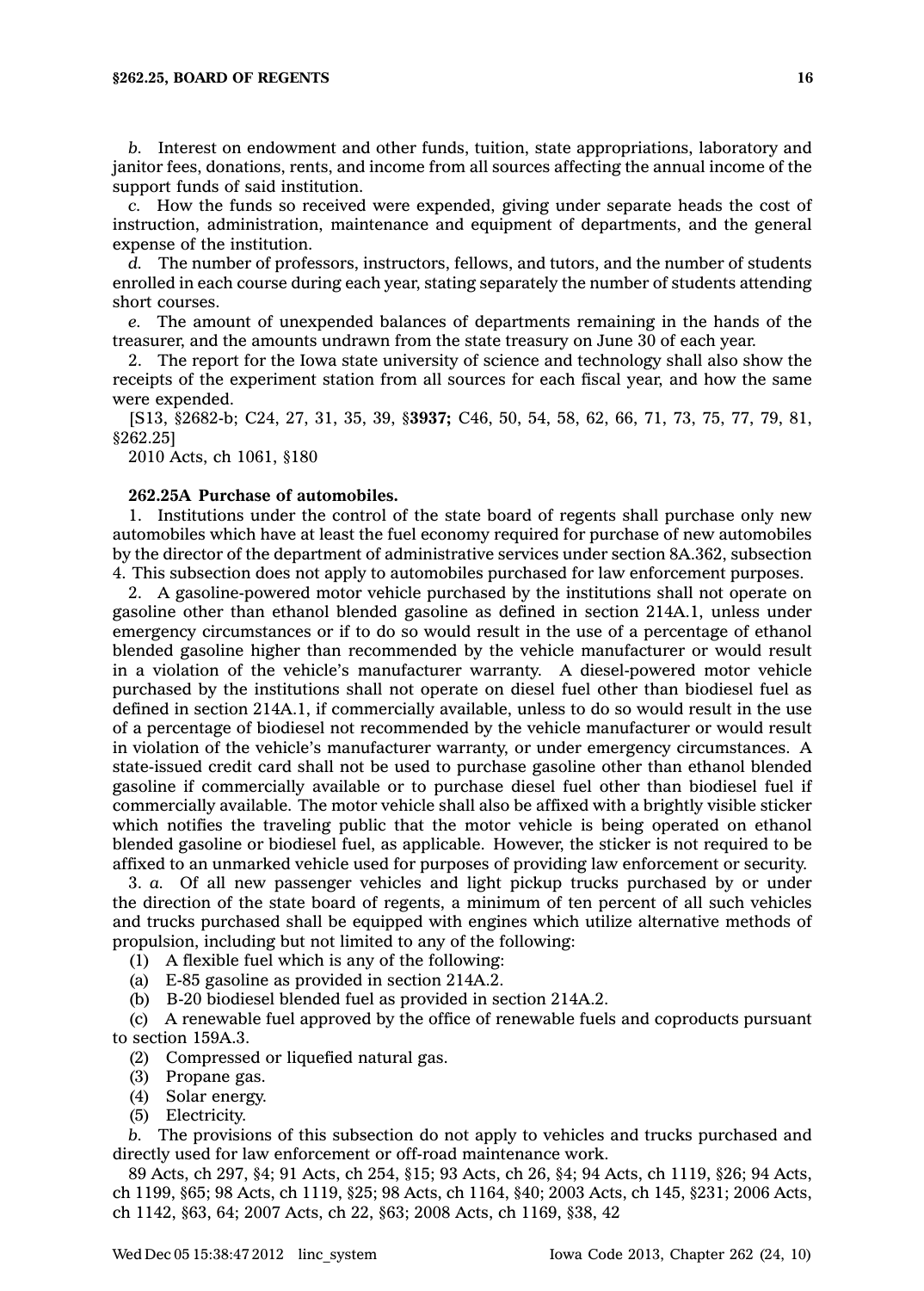## **262.25B Purchase of biobased hydraulic fluids, greases, and other industrial lubricants.**

The state board of regents and institutions under the control of the board purchasing hydraulic fluids, greases, and other industrial lubricants shall give preference to purchasing biobased hydraulic fluids, greases, and other industrial lubricants as provided in section 8A.316.

98 Acts, ch 1082, §5; 2000 Acts, ch 1109, §5; 2003 Acts, ch 145, §232; 2011 Acts, ch 25, §22

### **262.25C Purchase of designated biobased products.**

The state board of regents and institutions under the control of the board purchasing products shall give preference to purchasing designated biobased products in the same manner as provided in section 8A.317.

2008 Acts, ch 1104, §5

## **262.26 Report of board.**

The board shall, biennially, at the time provided by law, report to the governor and the legislature such facts, observations, and conclusions respecting each of such institutions as in the judgment of the board should be considered by the legislature. Such report shall contain an itemized account of the receipts and expenditures of the board, and also the reports made to the board by the executive officers of the several institutions or <sup>a</sup> summary thereof, and shall submit budgets for biennial appropriations deemed necessary and proper to be made for the support of the several institutions and for the extraordinary and special expenditures for buildings, betterments, and other improvements.

[R60, §1939; C73, §1600, 1601; C97, §2641, 2680; S13, §2641, 2680, 2682-u; C24, 27, 31, 35, 39, §**3938;** C46, 50, 54, 58, 62, 66, 71, 73, 75, 77, 79, 81, §262.26]

### **262.27 Colonel of cadets — governor's award.**

The commandant and instructor of military science and tactics at each of the institutions for higher learning is given the rank of colonel of cadets, and the governor shall issue such commission upon the request of the president of such institution.

The governor of Iowa is hereby authorized to annually confer an appropriate award to any outstanding reserve officer training corps cadet or cadets at each university. Such award shall be on behalf of the people of the state of Iowa.

[S13, §2644-c; C24, 27, 31, 35, 39, §**3939;** C46, 50, 54, 58, 62, 66, 71, 73, 75, 77, 79, 81, §262.27]

#### **262.28 Appropriations — monthly installments.**

All appropriations made payable annually to each of the institutions under the control of the board of regents shall be paid in twelve equal monthly installments on the last day of each month on order of said board.

[S13, §2682-y; C24, 27, 31, 35, 39, §**3940;** C46, 50, 54, 58, 62, 66, 71, 73, 75, 77, 79, 81, §262.28]

**262.29 Expenses — filing and audit.** Repealed by 2006 Acts, ch 1051, § 10.

## **262.30 Contracts for practitioner preparation.**

The board of directors of any school district in the state of Iowa may enter into contract with the state board of regents for furnishing instruction to pupils of such school district, and for practitioner preparation for the schools of the state in such particular lines of demonstration and instruction as are deemed necessary for the efficiency of the university of northern Iowa, state university of Iowa, and Iowa state university of science and technology as training schools for practitioners.

[C24, 27, 31, 35, 39, §**3942;** C46, 50, 54, 58, 62, 66, 71, 73, 75, 77, 79, 81, §262.30] 2011 Acts, ch 34, §69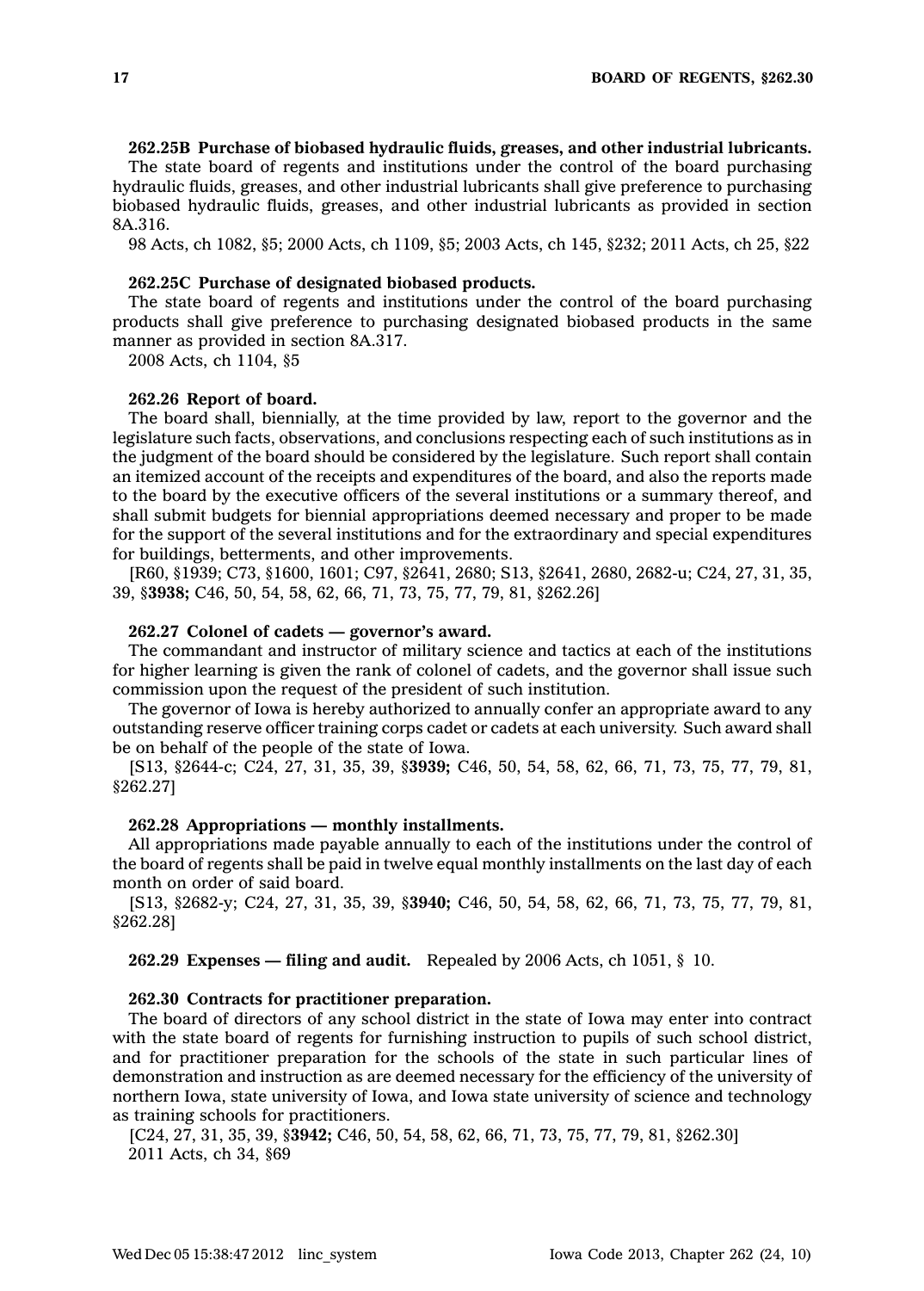#### **262.31 Payment.**

The contract for such instruction shall authorize the payment for such service furnished the school district or for such service furnished the state, the amount to be agreed upon by the state board of regents and the board of the school district thus cooperating.

[C24, 27, 31, 35, 39, §**3943;** C46, 50, 54, 58, 62, 66, 71, 73, 75, 77, 79, 81, §262.31]

### **262.32 Contract — time limit.**

Such contracts shall be in writing and shall extend over <sup>a</sup> period of not to exceed two years, and <sup>a</sup> copy thereof shall be filed in the office of the administrator of the area education agency. [C24, 27, 31, 35, 39, §**3944;** C46, 50, 54, 58, 62, 66, 71, 73, 75, 77, 79, 81, §262.32]

#### **262.33 Fire protection contracts.**

The state board of regents shall have power to enter into contracts with the governing body of any city or other municipal corporation for the protection from fire of any property under the control of the board, located in any such municipal corporation or in territory contiguous thereto, upon such terms as may be agreed upon.

[C31, 35, §3944-d1; C39, §**3944.1;** C46, 50, 54, 58, 62, 66, 71, 73, 75, 77, 79, 81, §262.33]

### **262.33A Fire and environmental safety — report —expenditures.**

It is the intent of the general assembly that each institution of higher education under the control of the state board of regents shall, in consultation with the state fire marshal, identify and correct all critical fire and environmental safety deficiencies. Commencing July 1, 1993, each institution under the control of the state board of regents shall expend annually for fire safety and deferred maintenance at least the amount budgeted for these purposes for the fiscal year beginning July 1, 1992, in addition to any moneys appropriated from the general fund for these purposes in succeeding years.

93 Acts, ch 179, §23; 2005 Acts, ch 179, §152

#### **262.34 Improvements — advertisement for bids — disclosures — payments.**

1. When the estimated cost of construction, repairs, or improvement of buildings or grounds under charge of the state board of regents exceeds one hundred thousand dollars, the board shall advertise for bids for the contemplated improvement or construction and shall let the work to the lowest responsible bidder. However, if in the judgment of the board bids received are not acceptable, the board may reject all bids and proceed with the construction, repair, or improvement by <sup>a</sup> method as the board may determine. All plans and specifications for repairs or construction, together with bids on the plans or specifications, shall be filed by the board and be open for public inspection. All bids submitted under this section shall be accompanied by <sup>a</sup> deposit of money, <sup>a</sup> certified check, or <sup>a</sup> credit union certified share draft in an amount as the board may prescribe.

2. Notwithstanding subsection 1, when <sup>a</sup> delay in undertaking <sup>a</sup> repair, restoration, or reconstruction of <sup>a</sup> public improvement might cause serious loss or injury at an institution under the control of the state board of regents, the executive director of the board, or the board, shall make <sup>a</sup> finding of the need to institute emergency procedures under this subsection. The board by separate action shall approve the emergency procedures to be employed.

3. A bidder awarded <sup>a</sup> contract shall disclose the names of all subcontractors, who will work on the project being bid, within forty-eight hours after the award of the contract. If <sup>a</sup> subcontractor named by <sup>a</sup> bidder awarded <sup>a</sup> contract is replaced, or if the cost of work to be done by <sup>a</sup> subcontractor is reduced, the bidder shall disclose the name of the new subcontractor or the amount of the reduced cost.

4. Payments made by the board for the construction of public improvements shall be made in accordance with the provisions of chapter 573 except that:

*a.* Payments may be made without retention until ninety-five percent of the contract amount has been paid. The remaining five percent of the contract amount shall be paid as provided in section 573.14, except that:

(1) At any time after all or any part of the work is substantially completed in accordance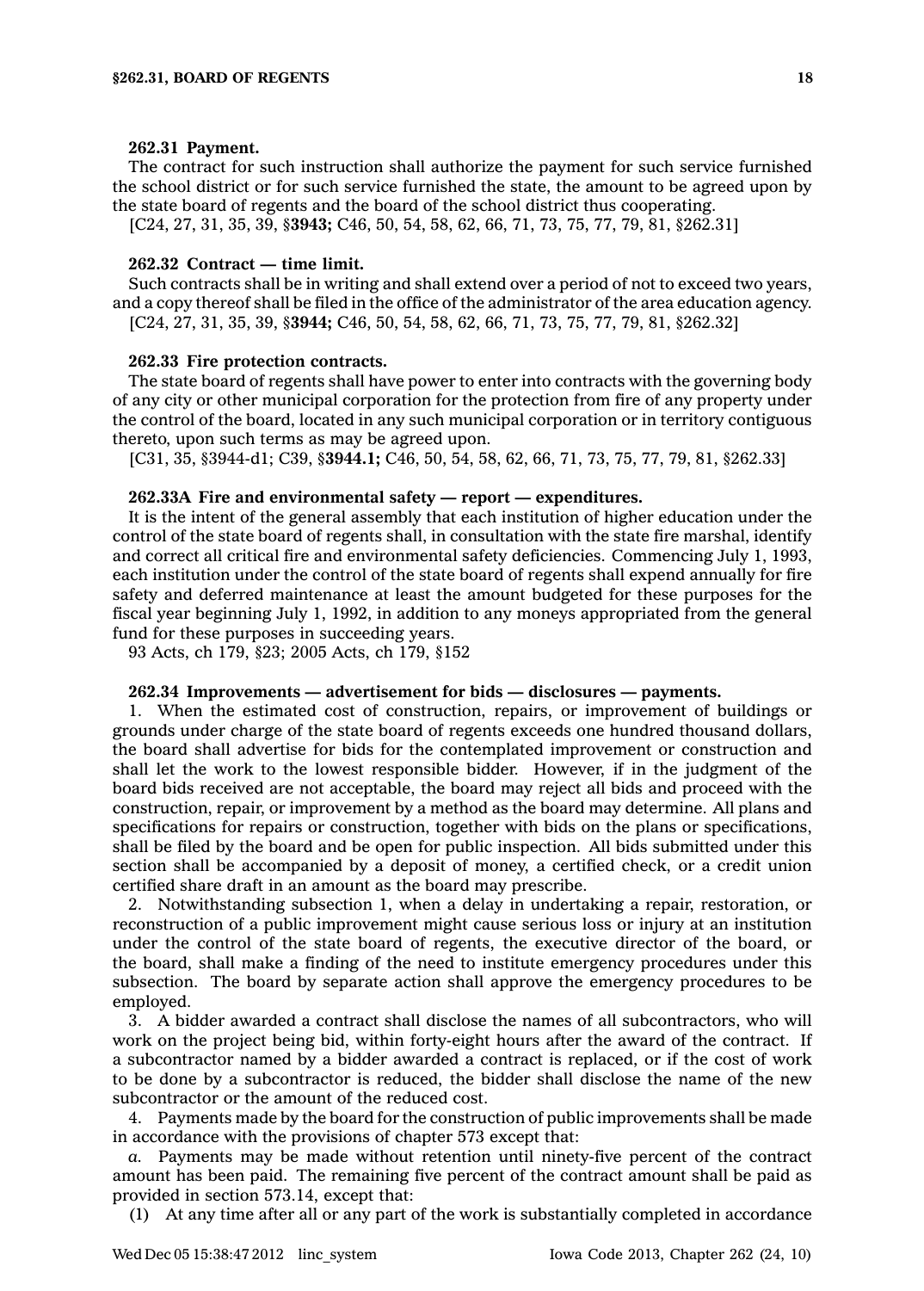with paragraph "c", the contractor may request the release of all or part of the retainage owed. Such request shall be accompanied by <sup>a</sup> waiver of claim rights under the provisions of chapter 573 from any person, firm, or corporation who has, under contract with the principal contractor or with subcontractors, performed labor, or furnished materials, service, or transportation in the construction of that portion of the work for which release of the retainage is requested.

(2) Upon receipt of the request, the board shall release all or part of the unpaid funds. Retainage that is approved as payable shall be paid at the time of the next monthly payment or within thirty days, whichever is sooner. If partial retainage is released pursuant to <sup>a</sup> contractor's request, no retainage shall be subsequently held based on that portion of the work. If within thirty days of when payment becomes due the board does not release the retainage due, interest shall accrue on the retainage amount due as provided in section 573.14 until that amount is paid.

(3) If at the time of the request for the retainage there are remaining or incomplete minor items, an amount equal to two hundred percent of the value of each remaining or incomplete item, as determined by the board's authorized contract representative, may be withheld until such item or items are completed.

(4) An itemization of the remaining or incomplete items, or the reason that the request for release of the retainage was denied, shall be provided to the contractor in writing within thirty calendar days of the receipt of the request for release of retainage.

*b.* For purposes of this section, *"authorized contract representative"* means the architect or engineer who is in charge of the project and chosen by the board to represent its interests, or if there is no architect or engineer, then such other contract representative or officer as designated in the contract documents as the party representing the board's interest regarding administration and oversight of the project.

*c.* For purposes of this section, *"substantially completed"* means the first date on which any of the following occurs:

(1) Completion of the project or when the work has been substantially completed in general accordance with the terms and provisions of the contract.

(2) The work or the portion designated is sufficiently complete in accordance with the requirements of the contract so the board can occupy or utilize the work for its intended purpose.

(3) The project is certified as having been substantially completed by either of the following:

(a) The architect or engineer authorized to make such certification.

(b) The contracting authority representing the board.

5. The contractor shall release retained funds to the subcontractor or subcontractors in the same manner as retained funds are released to the contractor by the board. Each subcontractor shall pass through to each lower tier subcontractors all retained fund payments from the contractor.

[C24, 27, 31, 35, 39, §**3945;** C46, 50, 54, 58, 62, 66, 71, 73, 75, 77, 79, 81, §262.34; 81 Acts, ch 28, §6]

84 Acts, ch 1055, §5; 90 Acts, ch 1161, §2; 2005 Acts, ch 179, §153; 2006 Acts, ch 1017, §24, 42, 43; 2009 Acts, ch 100, §7, 21

Referred to in §262.56, 262A.4, 263A.2, 314.1

#### **262.34A Bid requests and targeted small business procurement.**

1. The state board of regents shall request bids and proposals for materials, products, supplies, provisions, and other needed articles to be purchased at public expense, from Iowa state industries as defined in section 904.802, subsection 2, when the articles are available in the requested quantity and at comparable prices and quality.

2. Notwithstanding section 73.16, subsection 2, and due to the high volume of bids issued by the board and the need to coordinate bidding of three institutions of higher learning, the board shall issue electronic bid notices for distribution to the targeted small business internet site through internet links to each of the regents institutions.

3. Notwithstanding section 73.17, the board shall notify the director of the economic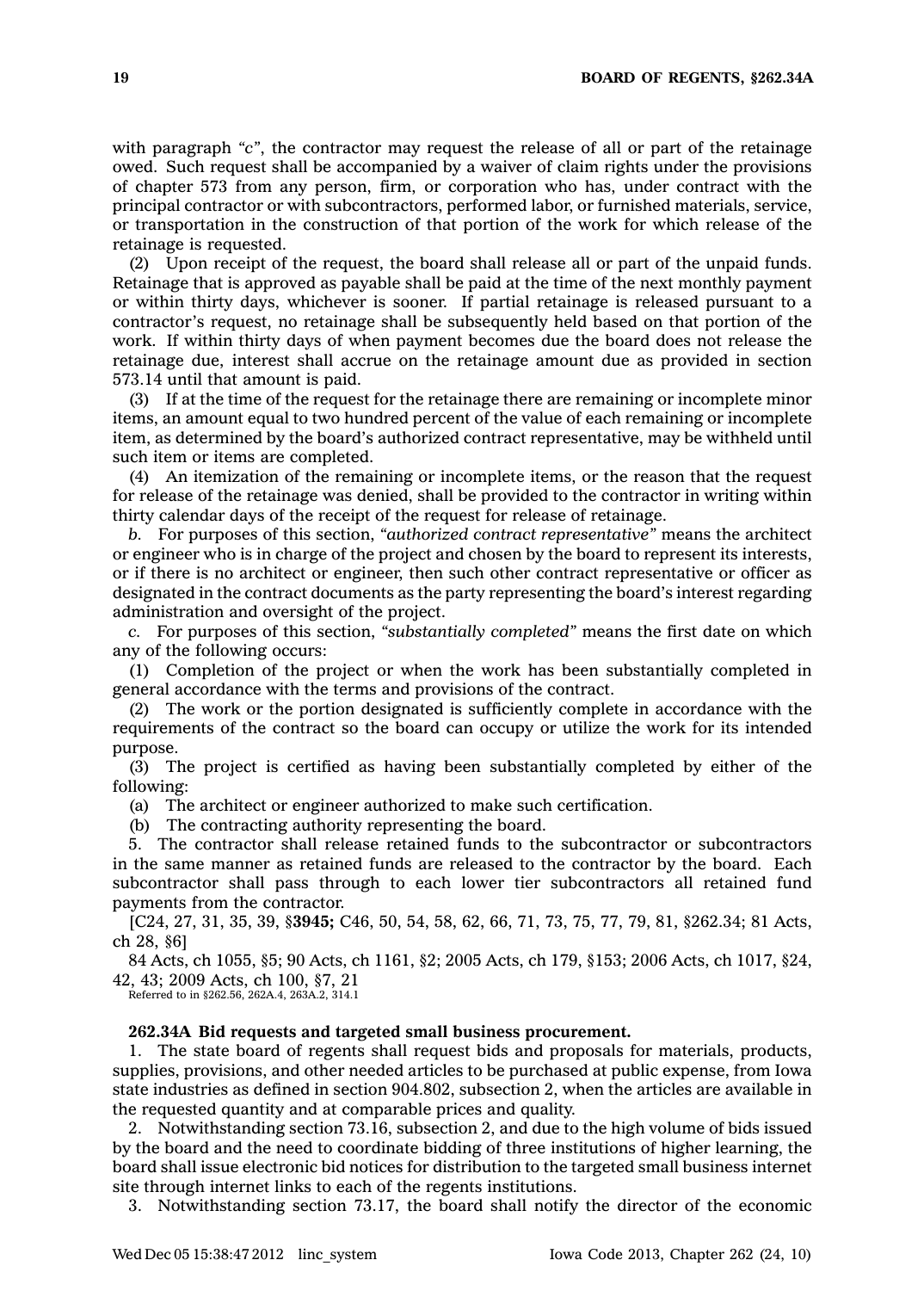development authority of regents institutions' targeted small business purchases on an annual basis.

92 Acts, ch 1246, §38; 2006 Acts, ch 1051, §6; 2007 Acts, ch 207, §11, 18; 2011 Acts, ch 118, §85, 89

#### **262.34B Student fee committee.**

1. A student fee committee composed of five students and five university employees shall be established at each of the universities governed by the board as identified in section 262.7, subsections 1 through 3. The five student members of the student fee committee of each university shall be appointed by the recognized student government organization of each university. The five university employees shall be appointed by the president of the university.

2. The student fee committee shall consider any proposed student activity changes at the university and shall make recommendations concerning student activity fee changes to the president of the affected university for review no later than April 15 of the year which includes the subsequent academic period in which the proposed fee change will take effect. The student fee committee shall provide <sup>a</sup> copy of its recommendations to the recognized student government organizations at each university and those organizations may review the recommendations and provide comment to the president of the university and the state board of regents. The president of the university shall transmit the recommendations of the student fee committee and the president's endorsement or recommendation to the state board of regents for consideration. The president of the university shall transmit <sup>a</sup> copy of the president's endorsement or recommendation to the recognized student government organizations for the university.

3. The state board of regents shall make the final decision on student activity fee changes. The state board of regents shall forward <sup>a</sup> copy of the committee's recommendations, the president's endorsement or recommendation, the recognized student government organization's comments, and its decision regarding student activity fee changes to the chairpersons and ranking members of the joint education appropriations subcommittee.

4. This section does not apply to fees charged for purposes of acquisition or construction of self-liquidating and revenue-producing buildings and facilities under sections 262.35 through 262.42, 262.44 through 262.53, and 262.55 through 262.66; or acquiring, purchasing, leasing, or constructing buildings and facilities under chapter 262A.

92 Acts, ch 1246, §39

## DORMITORIES

## **262.35 Dormitories at state educational institutions.**

The state board of regents is authorized to:

1. Erect from time to time at any of the institutions under its control such dormitories as may be required for the good of the institutions.

2. Rent the rooms in such dormitories to the students, officers, guests, and employees of said institutions at such rates as will insure <sup>a</sup> reasonable return upon the investment.

3. Exercise full control and complete management over such dormitories.

[C27, 31, 35, §3945-a1; C39, §**3945.1;** C46, 50, 54, 58, 62, 66, 71, 73, 75, 77, 79, 81, §262.35] Referred to in §262.34B, 262A.2

### **262.36 Purchase or condemnation of property.**

The erection of such dormitories is <sup>a</sup> public necessity and said board is vested with full power to purchase or condemn at said institutions, or convenient thereto, all real estate necessary to carry out the powers herein granted.

[C27, 31, 35, §3945-a2; C39, §**3945.2;** C46, 50, 54, 58, 62, 66, 71, 73, 75, 77, 79, 81, §262.36] Referred to in §262.34B, 262A.2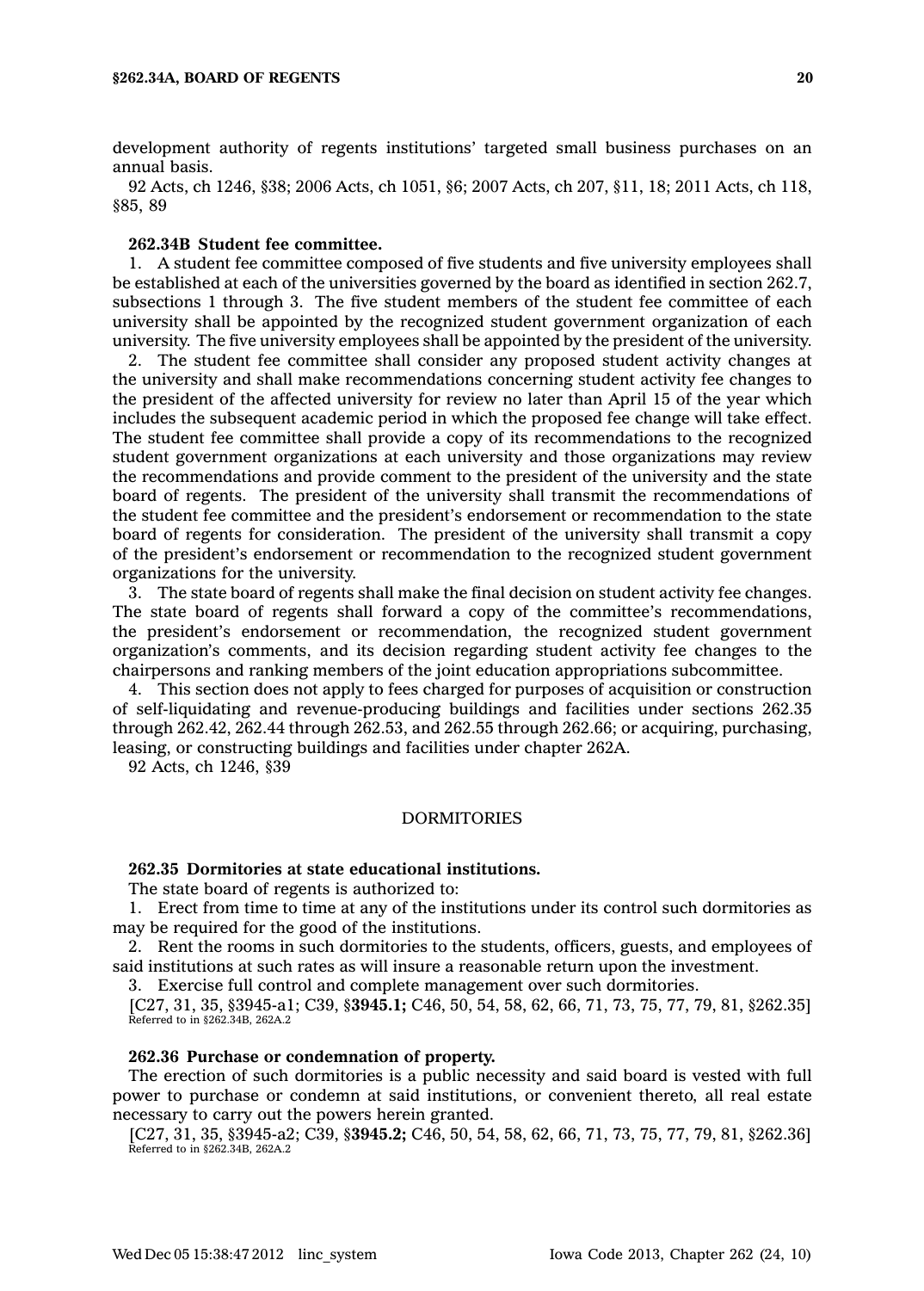#### **262.37 Title to property.**

The title to all real estate so acquired and the improvements erected thereon shall be taken and held in the name of the state.

[C27, 31, 35, §3945-a3; C39, §**3945.3;** C46, 50, 54, 58, 62, 66, 71, 73, 75, 77, 79, 81, §262.37] Referred to in §262.34B, 262A.2

## **262.38 Borrowing money and mortgaging property.**

In carrying out the above powers, said board may:

1. Borrow money.

2. Mortgage any real estate so acquired and the improvements erected thereon in order to secure necessary loans.

3. Pledge the rents, profits, and income received from any such property for the discharge of mortgages so executed.

[C27, 31, 35, §3945-a4; C39, §**3945.4;** C46, 50, 54, 58, 62, 66, 71, 73, 75, 77, 79, 81, §262.38] Referred to in §262.34B, 262A.2

#### **262.39 Nature of obligation — discharge.**

No obligation created hereunder shall ever be or become <sup>a</sup> charge against the state of Iowa but all such obligations, including principal and interest, shall be payable solely:

1. From the net rents, profits, and income arising from the property so pledged or mortgaged,

2. From the net rents, profits, and income which has not been pledged for other purposes arising from any other dormitory or like improvement under the control and management of said board, or

3. From the income derived from gifts and bequests made to the institutions under the control of said board for dormitory purposes.

[C27, 31, 35, §3945-a5; C39, §**3945.5;** C46, 50, 54, 58, 62, 66, 71, 73, 75, 77, 79, 81, §262.39] Referred to in §262.34B, 262.40, 262A.2

### **262.40 Limitation on discharging obligations.**

In discharging obligations under section 262.39 the dormitories at each of said institutions shall be considered as <sup>a</sup> unit and the rents, profits, and income available for dormitory purposes at one institution shall not be used to discharge obligations created for dormitories at another institution.

[C27, 31, 35, §3945-a6; C39, §**3945.6;** C46, 50, 54, 58, 62, 66, 71, 73, 75, 77, 79, 81, §262.40] Referred to in §262.34B, 262A.2

### **262.41 Exemption from taxation.**

All obligations created hereunder shall be exempt from taxation.

[C27, 31, 35, §3945-a7; C39, §**3945.7;** C46, 50, 54, 58, 62, 66, 71, 73, 75, 77, 79, 81, §262.41] Referred to in §262.34B, 262A.2, 422.61

### **262.42 Limitation on funds.**

No state funds shall be loaned or used for this purpose. This shall not apply to funds derived from the net earnings of dormitories now or hereafter owned by the state.

[C27, 31, 35, §3945-a8; C39, §**3945.8;** C46, 50, 54, 58, 62, 66, 71, 73, 75, 77, 79, 81, §262.42] Referred to in §262.34B, 262A.2

## TUITION TO LOCAL SCHOOLS

## **262.43 Students residing on state-owned land.**

The state board of regents shall pay to the local school boards the tuition payments and transportation costs, as otherwise authorized by statutes for the elementary or high school education of students residing on land owned by the state and under the control of the state board of regents. Such payments for the three institutions of higher learning, the state university of Iowa, the Iowa state university of science and technology, and the university of northern Iowa, shall be made from the funds of the respective institutions other than state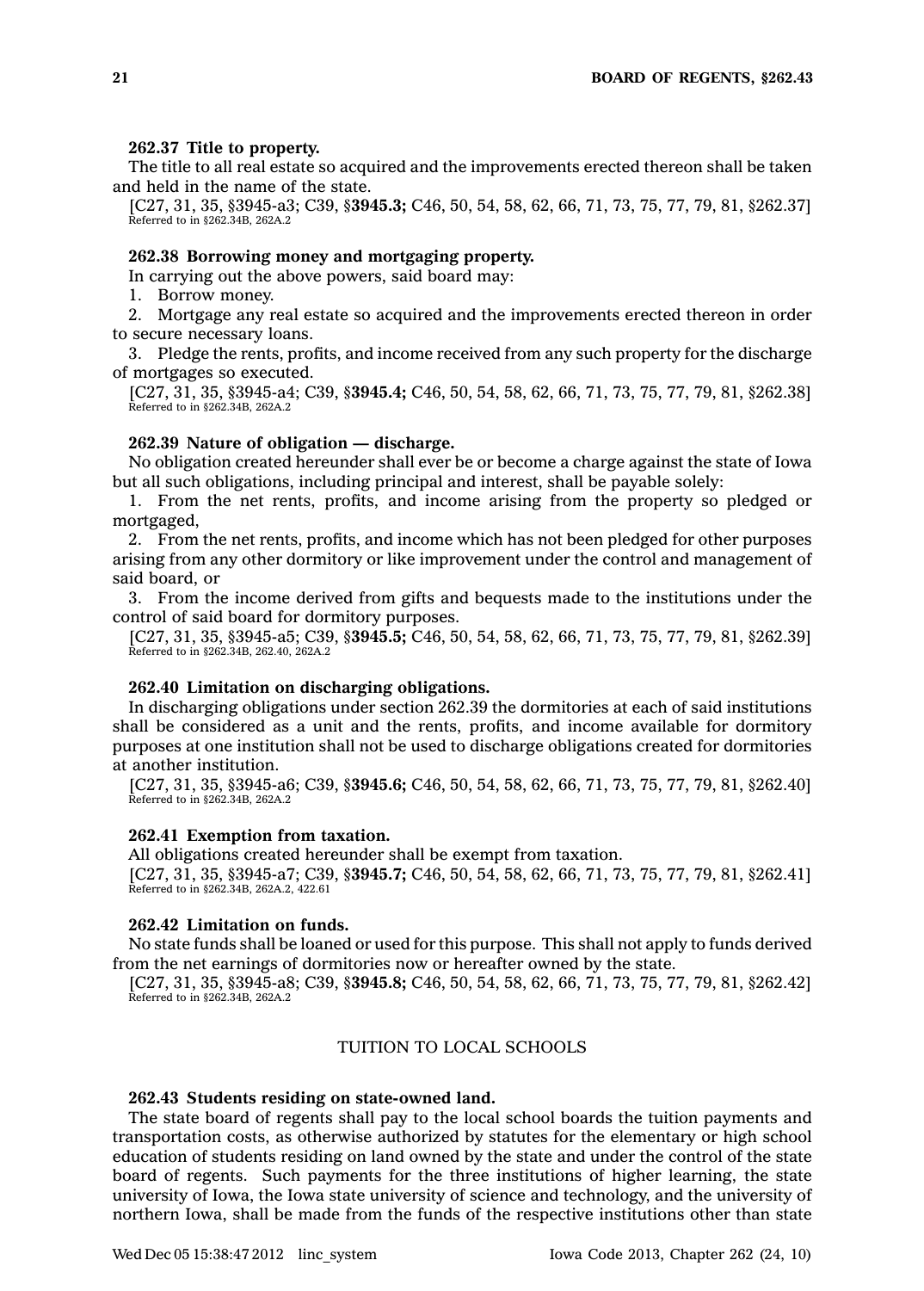appropriations, and for the two noncollegiate institutions, the Iowa braille and sight saving school and the state school for the deaf, the payments and costs shall be paid from moneys appropriated to the state board of regents.

[C54, 58, 62, 66, 71, 73, 75, 77, 79, 81, §262.43] 91 Acts, ch 267, §236

## SELF-LIQUIDATING FACILITIES OTHER THAN DORMITORIES

#### **262.44 Areas set aside for improvement.**

The state board of regents is authorized to:

1. Set aside and use portions of the respective campuses of the institutions of higher education under its control, namely, the state university of Iowa, the Iowa state university of science and technology, and the university of northern Iowa, as the board determines are suitable for the acquisition or construction of self-liquidating and revenue producing buildings and facilities which the board deems necessary for the students and suitable for the purposes for which the institutions were established including without limitation: Student unions, recreational buildings, auditoriums, stadiums, field houses, athletic buildings and areas, parking structures and areas, electric, heating, sewage treatment and communication utilities, research equipment and additions to or alterations of existing buildings or structures.

2. Acquire by any lawful means additional land deemed by the board to be desirable and suitable for any or all of the aforesaid purposes.

3. Construct, equip, furnish, maintain, operate, manage and control any or all of the buildings, structures, facilities, areas, additions or improvements hereinbefore enumerated.

[C62, 66, 71, 73, 75, 77, 79, 81, §262.44] 86 Acts, ch 1246, §126; 87 Acts, ch 233, §466, 467 Referred to in §262.34B, 262A.2, 265.3

## **262.45 Purchase or condemnation of real estate.**

The erection of the buildings, improvements and facilities for the educational institutions of higher learning in this state is <sup>a</sup> public necessity and the board is vested with full power to purchase or condemn at said institutions, or convenient thereto, all real estate necessary to carry out the powers herein granted.

[C62, 66, 71, 73, 75, 77, 79, 81, §262.45] Referred to in §262.34B, 262A.2, 265.3

#### **262.46 Title in name of state.**

The title to all real estate so acquired and the improvements erected thereon shall be taken and held in the name of the state.

[C62, 66, 71, 73, 75, 77, 79, 81, §262.46] Referred to in §262.34B, 262A.2, 265.3

## **262.47 Fees and charges from students.**

When in the opinion of the board of regents, any of the buildings, structures, facilities, property, improvements, equipment, additions or alterations as above authorized are deemed necessary by said board for the comfort, convenience and welfare of the student body as <sup>a</sup> whole, or for any specified class or part thereof, the board of regents shall have authority to charge and collect, from all students in attendance at the university, college or institution, or from any specified class or part thereof for which such facilities are so deemed necessary, fees and charges for the use and availability of such buildings, facilities, improvements and for the services and benefits made available therefrom. The fees and charges if established shall be applied to the costs of acquisition, construction, maintenance and financing of such improvements.

[C62, 66, 71, 73, 75, 77, 79, 81, §262.47] Referred to in §262.34B, 262A.2, 265.3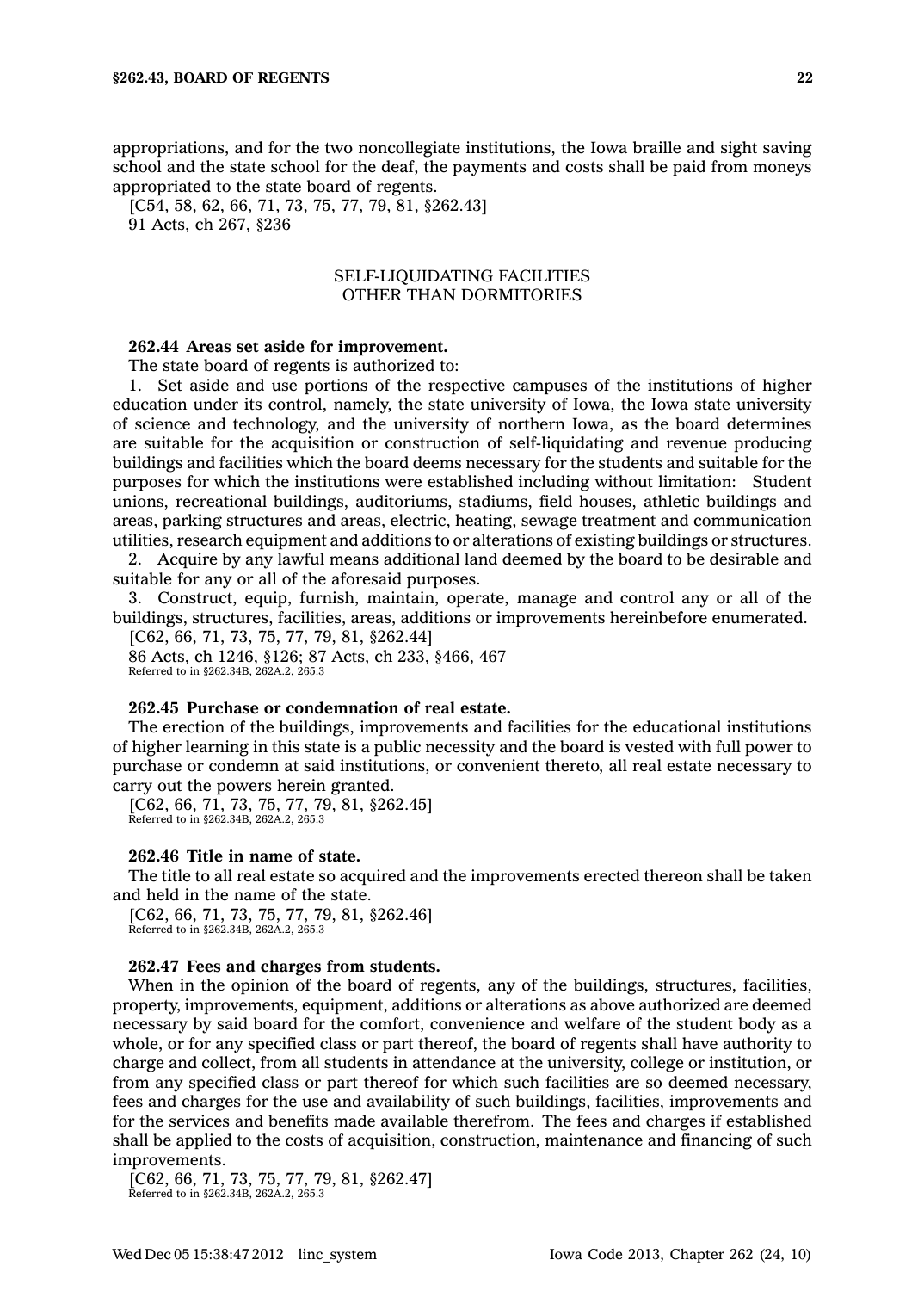## **262.48 Borrowing money and pledge of revenue.**

In carrying out the above powers said board may:

1. Borrow money on the credit of the income and revenues to be derived from the operation or use of the building, structure, facility, area or improvement and from fees or charges made by said board to students for whom such facilities are made available and to issue notes, bonds, or other evidence of indebtedness in anticipation of the collection of such income, revenues, fees and charges.

2. Mortgage any real estate so acquired and the improvements erected thereon in order to secure necessary loans.

3. Pledge the rents, profits and income received from any such property for the discharge of the indebtedness.

4. Pledge the proceeds of all fees and charges to students attending the institution for the use or availability of such buildings, structures, areas or facilities for the discharge of the indebtedness.

[C62, 66, 71, 73, 75, 77, 79, 81, §262.48] Referred to in §262.34B, 262A.2, 265.3

## **262.49 No obligation against state.**

No obligation created hereunder shall ever be or become <sup>a</sup> charge against the state of Iowa but all such obligations, including principal and interest, shall be payable solely:

1. From the net rents, profits and income arising from the property so pledged or mortgaged,

2. From the net rents, profits, and income which has not been pledged for other purposes arising from any similar building, facility, area or improvement under the control and management of said board,

3. From the fees or charges established by said board for students attending the institution for the use or availability of the building, structure, area, facility or improvement for which the obligation was incurred, or

4. From the income derived from gifts and bequests made to the institutions under the control of said board for such purposes.

```
[C62, 66, 71, 73, 75, 77, 79, 81, §262.49]
Referred to in §262.34B, 262.50, 262A.2, 265.3
```
## **262.50 Prohibited use of funds.**

In discharging the obligations under section 262.49 the buildings, structures, areas, facilities and improvements at each of said institutions shall be considered as <sup>a</sup> unit and the rents, profits and other income available for such purposes at one institution shall not be used to discharge obligations created for similar purposes at another institution.

[C62, 66, 71, 73, 75, 77, 79, 81, §262.50] Referred to in §262.34B, 262A.2, 265.3

#### **262.51 Tax exemption.**

All obligations created hereunder shall be exempt from taxation, together with the interest thereon.

[C62, 66, 71, 73, 75, 77, 79, 81, §262.51] Referred to in §262.34B, 262A.2, 265.3, 422.61

## **262.52 No state funds loaned.**

No state funds shall be loaned for this purpose. This shall not apply to funds derived from the net earnings of such buildings, structures, areas and facilities now or hereafter owned by the state or to funds received from student fees or charges.

[C62, 66, 71, 73, 75, 77, 79, 81, §262.52] Referred to in §262.34B, 262A.2, 265.3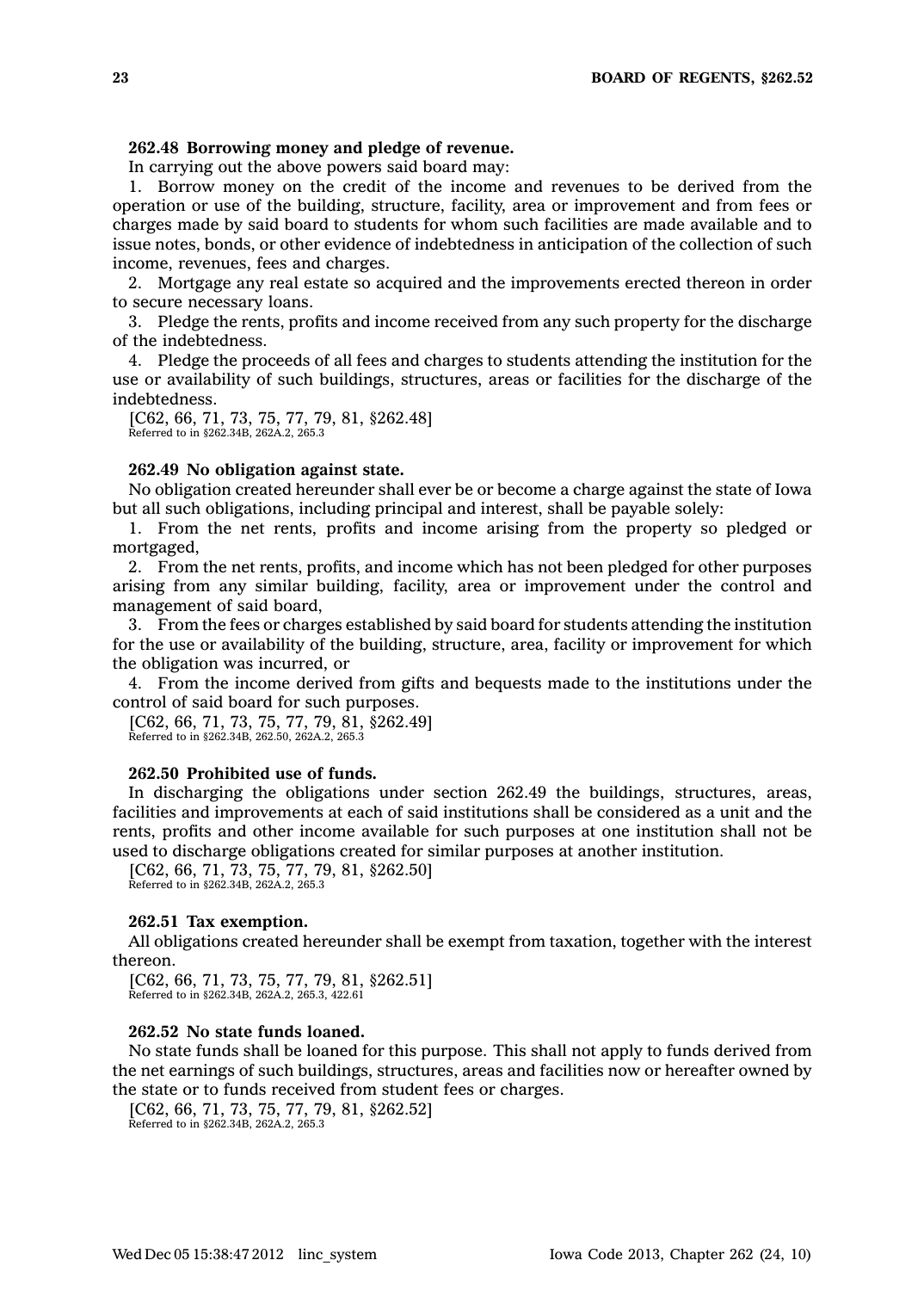## **262.53 Construction of statutes.**

This division shall not be construed to repeal, modify or amend any law of this state now in force, but shall be deemed as supplemental thereto, nor shall it prevent the making of state appropriations, in whole or in part, for any of the purposes of this division.

 $[C62, 66, 71, 73, 75, 77, 79, 81, $262.53]$ 

Referred to in §262.34B, 262A.2, 265.3

## COMPUTER SALES

#### **262.54 Computer sales.**

Sales, by an institution under the control of the board of regents, of computer equipment, computer software, and computer supplies to students and faculty at the institution are retail sales under chapter 423.

90 Acts, ch 1272, §67; 2003 Acts, 1st Ex, ch 2, §159, 205

### SELF-LIQUIDATING DORMITORIES

#### **262.55 Definitions.**

The following words or terms, as used in this division, shall have the respective meanings as stated:

1. *"Board"* shall mean the state board of regents.

2. *"Bonds or notes"* shall mean revenue bonds or revenue notes which are payable solely and only from net rents, profits and income derived from the operation of residence halls, dormitories, facilities therefor and additions thereto.

3. *"Institution"* or *"institutions"* shall mean the state university of Iowa, the Iowa state university of science and technology and the university of northern Iowa.

4. *"Project"* shall mean the acquisition by purchase, lease or construction of buildings for use as student residence halls and dormitories, including dining and other incidental facilities therefor, and additions to such buildings, the reconstruction, completion, equipment, improvement, repair or remodeling of residence halls, dormitories, or additions thereto or facilities therefor, and the acquisition of property therefor of every kind and description, whether real, personal or mixed, by gift, purchase, lease, condemnation or otherwise and the improvement of the same.

[C66, 71, 73, 75, 77, 79, 81, §262.55] Referred to in §262.34B, 262A.2

#### **262.56 Authorization — contracts — title.**

Subject to and in accordance with the provisions of this division the state board of regents is hereby authorized to undertake and carry out any project as hereinbefore defined at the state university of Iowa, Iowa state university of science and technology, and the university of northern Iowa and to operate, control, maintain and manage student residence halls and dormitories, including dining and other incidental facilities, and additions to such buildings at each of said institutions. All contracts for the construction, reconstruction, completion, equipment, improvement, repair or remodeling of any buildings, additions or facilities shall be let in accordance with the provisions of section 262.34. The title to all real estate acquired under the provisions of this division and the improvements erected thereon shall be taken and held in the name of the state of Iowa. The board is authorized to rent the rooms in such residence halls and dormitories to the students, officers, guests and employees of said institutions at such rates, fees or rentals as will provide <sup>a</sup> reasonable return upon the investment, but which will in any event produce net rents, profits and income sufficient to insure the payment of the principal of and interest on all bonds or notes issued to pay any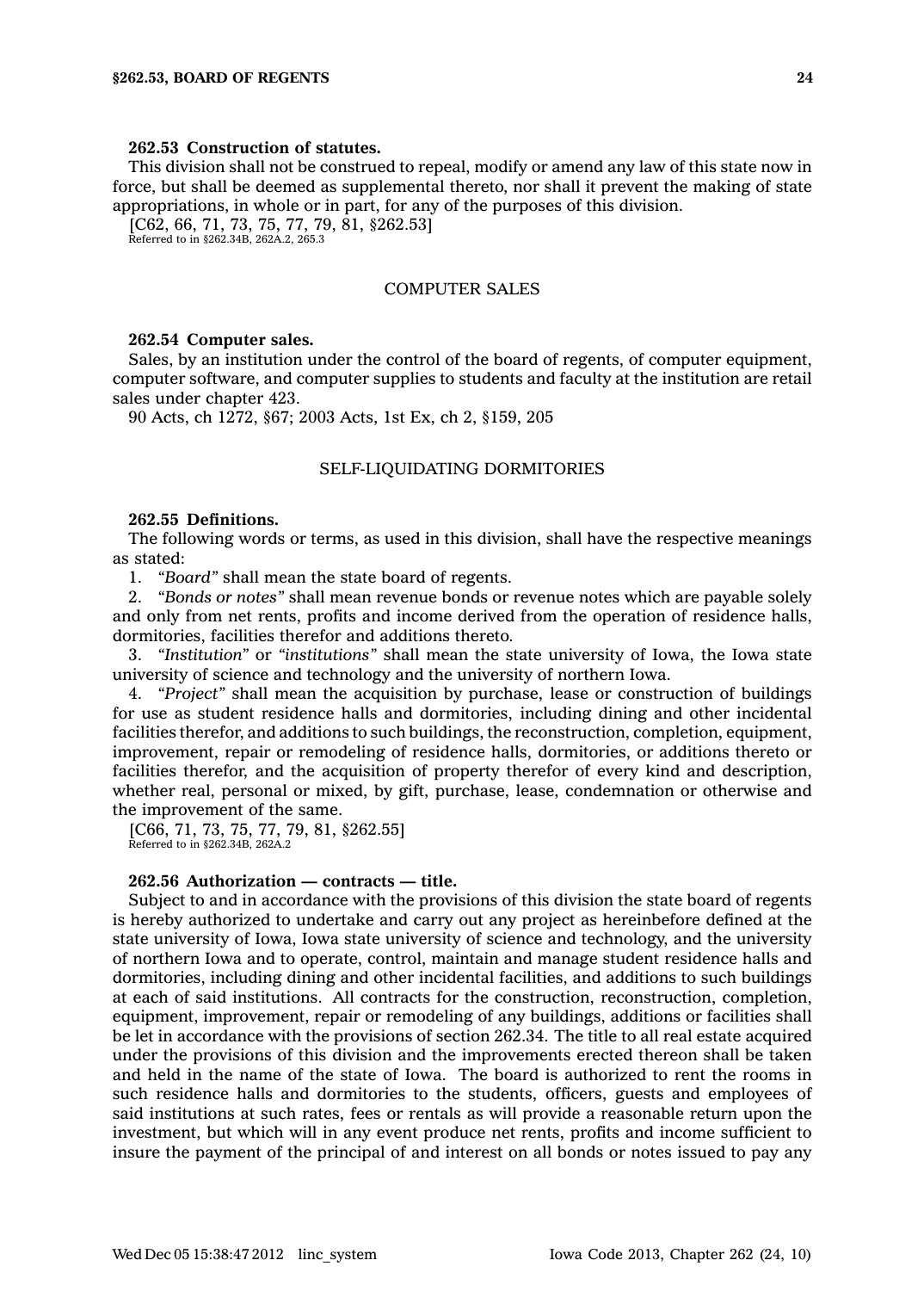part of the cost of any project and refunding bonds or notes issued pursuant to the provisions of this division.

[C66, 71, 73, 75, 77, 79, 81, §262.56] Referred to in §262.34B, 262A.2

#### **262.57 Bonds or notes.**

To pay all or any part of the cost of carrying out any project at any institution the board is authorized to borrow money and to issue and sell negotiable bonds or notes and to refund and refinance bonds or notes heretofore issued or as may be hereafter issued for any project or for refunding purposes at <sup>a</sup> lower rate, the same rate, or <sup>a</sup> higher rate or rates of interest and from time to time as often as the board shall find it to be advisable and necessary so to do. Such bonds or notes may be sold by said board at public sale in the manner prescribed by chapter 75, but if the board shall find it to be advantageous and in the public interest to do so, such bonds or notes may be sold by the board at private sale without published notice of any kind and without regard to the requirements of chapter 75 in such manner and upon such terms as may be prescribed by the resolution authorizing the same. Bonds or notes issued to refund other bonds or notes heretofore or hereafter issued by the board for residence hall or dormitory purposes at any institution, including dining or other facilities and additions, or heretofore or hereafter issued for refunding purposes, may either be sold in the manner hereinbefore specified and the proceeds thereof applied to the payment of the obligations being refunded, or the refunding bonds or notes may be exchanged for and in payment and discharge of the obligations being refunded, and <sup>a</sup> finding by the board in the resolution authorizing the issuance of such refunding bonds or notes that the bonds or notes being refunded were issued for <sup>a</sup> purpose specified in this division and constitute binding obligations of the board shall be conclusive and may be relied upon by any holder of any refunding bond or note issued under the provisions of this division. The refunding bonds or notes may be sold or exchanged in installments at different times or an entire issue or series may be sold or exchanged at one time. Any issue or series of refunding bonds or notes may be exchanged in part or sold in parts in installments at different times or at one time. The refunding bonds or notes may be sold or exchanged at any time on, before, or after the maturity of any of the outstanding notes, bonds, or other obligations to be refinanced thereby and may be issued for the purpose of refunding <sup>a</sup> like or greater principal amount of bonds or notes, except that the principal amount of the refunding bonds or notes may exceed the principal amount of the bonds or notes to be refunded to the extent necessary to pay any premium due on the call of the bonds or notes to be refunded or to fund interest in arrears or about to become due.

All bonds or notes issued under the provision of this division shall be payable solely and only from and shall be secured by an irrevocable pledge of <sup>a</sup> sufficient portion of the net rents, profits and income derived from the operation of residence halls, dormitories, dining or other incidental facilities and additions, including necessary real and personal property, acquired or improved in whole or in part with the proceeds of such bonds or notes, regardless of the manner of such acquisition or improvement, and the net rents, profits and income not pledged for other purposes derived from the operation of any other residence halls or dormitories, including dining or other incidental facilities and additions, at the particular institution. All bonds or notes issued under the provisions of this division shall have all the qualities of negotiable instruments under the laws of this state.

[C66, 71, 73, 75, 77, 79, 81, §262.57] 2005 Acts, ch 179, §154 Referred to in §262.34B, 262A.2

## **262.58 Rates and terms of bonds or notes.**

Such bonds or notes may bear such date or dates, may bear interest at such rate or rates, payable semiannually, may mature at such time or times, may be in such form, carry such registration privileges, may be payable at such place or places, may be subject to such terms of redemption prior to maturity with or without premium, if so stated on the face thereof, and may contain such terms and covenants all as may be provided by the resolution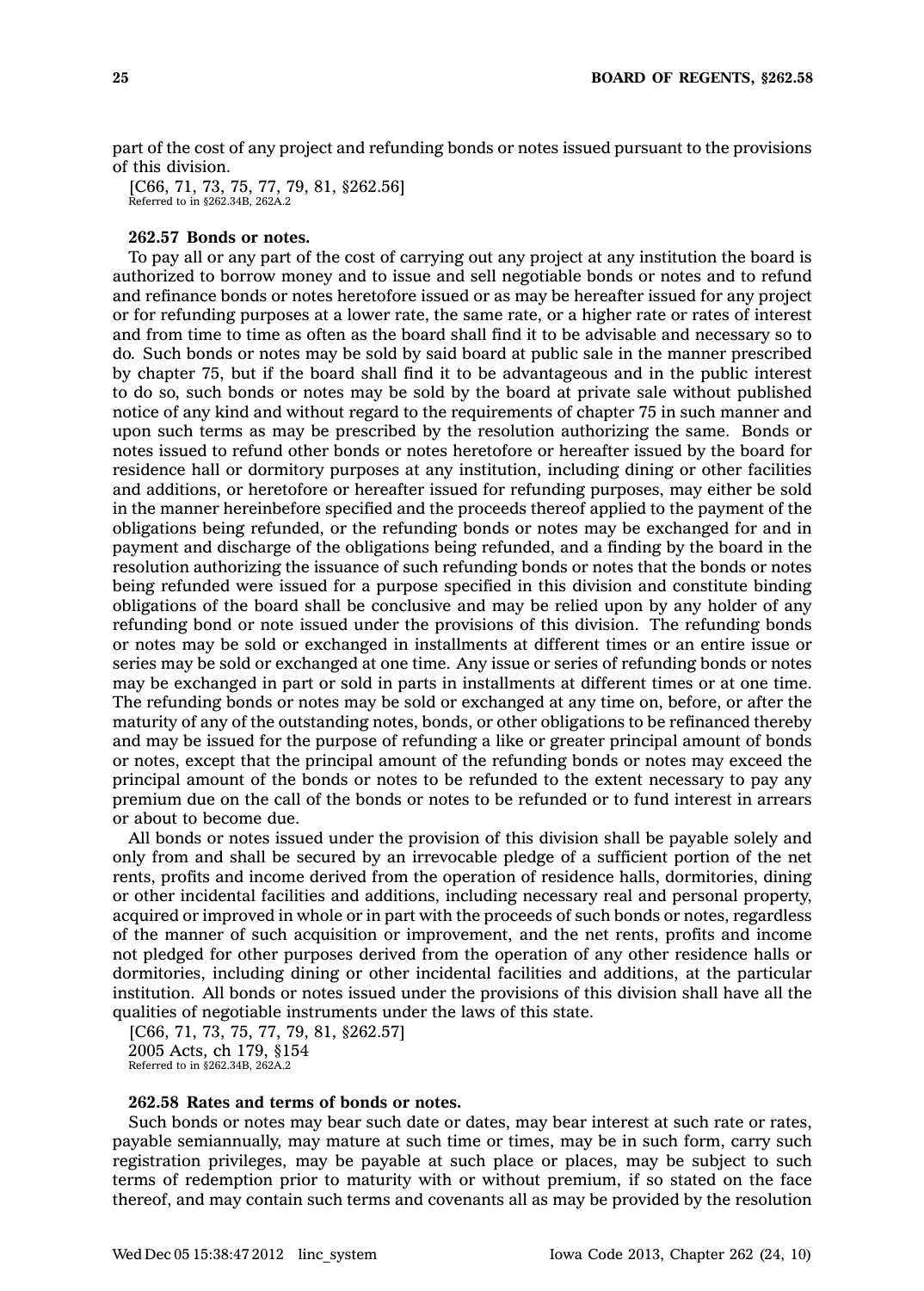of the board authorizing the issuance of the bonds or notes. In addition to the estimated cost of construction, the cost of the project shall be deemed to include interest upon the

bonds or notes during construction and for six months after the estimated completion date, the compensation of <sup>a</sup> fiscal agent or adviser, and engineering, administrative and legal expenses. Such bonds or notes shall be executed by the president of the state board of regents and attested by the executive director of the state board of regents, secretary, or other official thereof performing the duties of the executive director of the state board of regents, and the coupons thereto attached shall be executed with the original or facsimile signatures of said president, executive director, secretary, or other official. Any bonds or notes bearing the signatures of officers in office on the date of the signing thereof shall be valid and binding for all purposes, notwithstanding that before delivery thereof any or all such persons whose signatures appear thereon shall have ceased to be such officers. Each such bond or note shall state upon its face the name of the institution on behalf of which it is issued, that it is payable solely and only from the net rents, profits and income derived from the operation of residence halls or dormitories, including dining and other incidental facilities, at such institution as hereinbefore provided, and that it does not constitute <sup>a</sup> charge against the state of Iowa within the meaning or application of any constitutional or statutory limitation or provision. The issuance of such bonds or notes shall be recorded in the office of the treasurer of the institution on behalf of which the same are issued, and <sup>a</sup> certificate by such treasurer to this effect shall be printed on the back of each such bond or note.

[C66, 71, 73, 75, 77, 79, 81, §262.58] 2006 Acts, ch 1051, §7; 2007 Acts, ch 126, §49 Referred to in §262.34B, 262A.2

### **262.59 Refunding.**

Upon the determination by the state board of regents to undertake and carry out any project or to refund outstanding bonds or notes, said board shall adopt <sup>a</sup> resolution describing generally the contemplated project and setting forth the estimated cost thereof, or describing the obligations to be refunded, fixing the amount of bonds or notes to be issued, the maturity or maturities, the interest rate or rates and all details in respect thereof. Such resolution shall contain such covenants as may be determined by the board as to the issuance of additional bonds or notes that may thereafter be issued payable from the net rents, profits and income of the residence halls or dormitories, the amendment or modification of the resolution authorizing the issuance of any bonds or notes, the manner, terms and conditions and the amount or percentage of assenting bonds or notes necessary to effectuate such amendment or modification, and such other covenants as may be deemed necessary or desirable. In the discretion of the board any bonds or notes issued under the terms of this division may be secured by <sup>a</sup> trust indenture by and between the board and <sup>a</sup> corporate trustee, which may be any trust company or bank having the powers of <sup>a</sup> trust company within or without the boundaries of the state of Iowa, but no such trust indenture shall convey or mortgage the buildings or facilities or any part thereof. The provisions of this division and of any resolution or other proceedings authorizing the issuance of bonds or notes and providing for the establishment and maintenance of adequate rates, fees or rentals and the application of the proceeds thereof shall constitute <sup>a</sup> contract with the holders of such bonds or notes.

[C66, 71, 73, 75, 77, 79, 81, §262.59] Referred to in §262.34B, 262A.2

### **262.60 Rates, fees and rentals — pledge.**

Whenever bonds or notes are issued by the state board of regents, it shall be the duty of said board to establish, impose and collect rates, fees or rentals for the use of and services provided by the residence halls and dormitories, including dining and other incidental facilities therefor, at the institution on behalf of which such bonds or notes are issued, and to adjust such rates, fees or rentals from time to time, in order to always provide net amounts sufficient to pay the principal of and interest on such bonds or notes as the same become due and to maintain <sup>a</sup> reserve therefor, and said board is authorized to pledge <sup>a</sup> sufficient amount of the net rents, profits and income derived from the operation of residence halls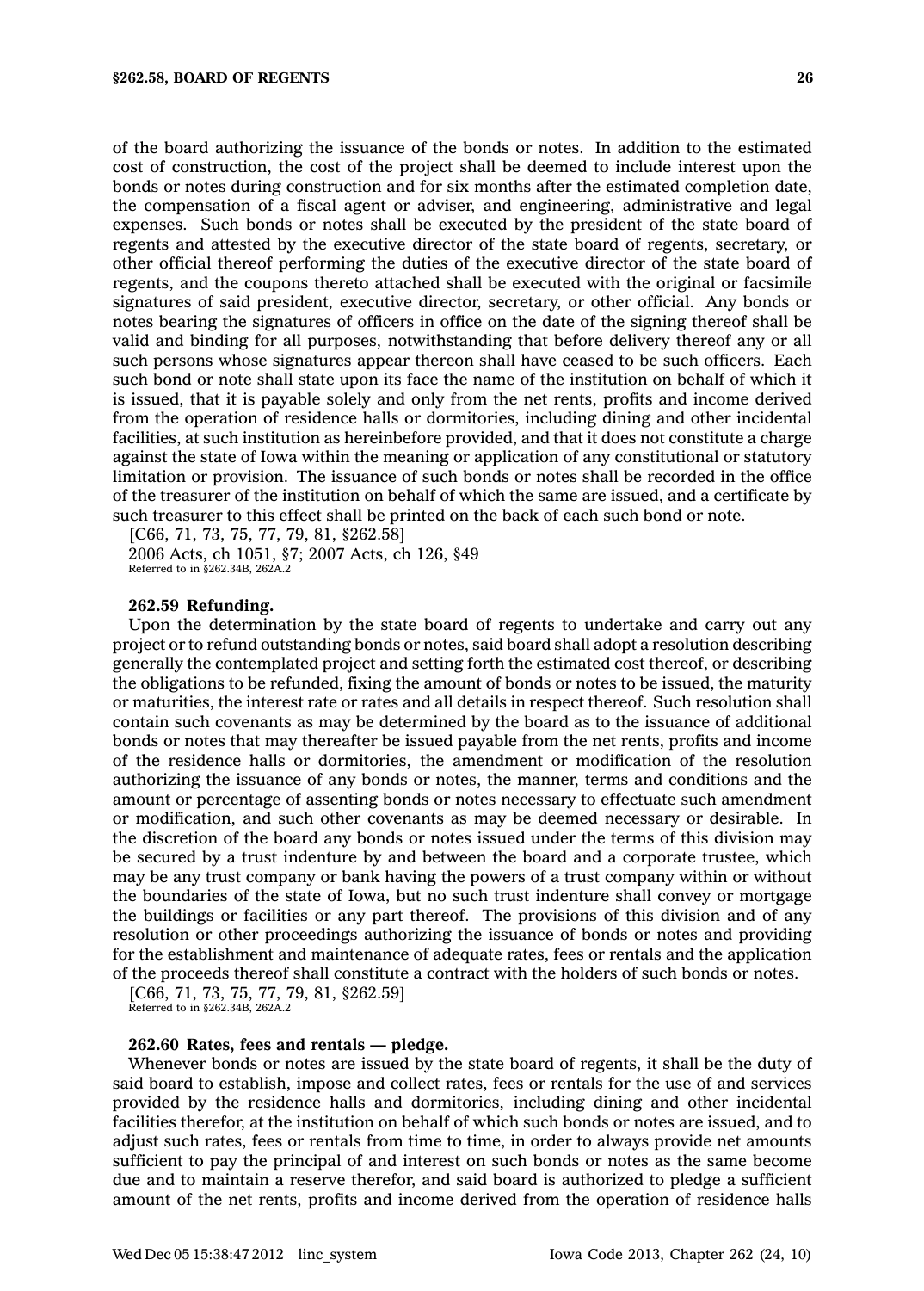and dormitories, including dining and other facilities therefor, at such institution for this purpose. Rates, fees or rentals collected at one institution shall not be used to discharge bonds or notes issued for or on account of another institution. All bonds or notes issued under the terms of this division shall be exempt from taxation by the state of Iowa and the interest thereon shall be exempt from the state income tax.

[C66, 71, 73, 75, 77, 79, 81, §262.60]

Referred to in §262.34B, 262A.2

## **262.61 Accounts.**

A certified copy of each resolution providing for the issuance of bonds or notes under this division shall be filed with the treasurer of the institution on behalf of which the bonds or notes are issued and it shall be the duty of said treasurer to keep and maintain separate accounts for each issue of bonds or notes in accordance with the covenants and directions set out in the resolution providing for the issuance thereof. All rates, fees or rentals collected for the use of and services provided by the residence halls and dormitories, including dining and other incidental facilities therefor, at each institution shall be held in trust by the treasurer thereof, separate and apart from all other funds, to be used solely and only for the purposes specified in this division and as may be required and provided for by the proceedings of the board authorizing the issuance of bonds or notes. It shall be the duty of the treasurer of each institution to disburse funds from the proper account for the payment of the principal of and interest on the bonds or notes in accordance with the directions and covenants of the resolution authorizing the issuance thereof.

If the amount of bonds or notes issued under this chapter exceeds the actual costs of the projects for which the bonds or notes were issued, the amount of the difference shall be used to pay the principal and interest due on bonds or notes issued under this chapter.

[C66, 71, 73, 75, 77, 79, 81, §262.61] 87 Acts, ch 233, §468 Referred to in §262.34B, 262A.2

#### **262.62 No obligation against state.**

Under no circumstances shall any bonds or notes issued under the terms of this division be or become or be construed to constitute <sup>a</sup> charge against the state of Iowa within the purview of any constitutional or statutory limitation or provision. No taxes, appropriations or other funds of the state of Iowa may be pledged for or used to pay such bonds or notes or the interest thereon but any such bonds or notes shall be payable solely and only as to both principal and interest from the net rents, profits and income derived from the operation of residence halls and dormitories, including dining and other incidental facilities therefor, at the institutions of higher learning under the control of the state board of regents as hereinbefore provided, and the sole remedy for any breach or default of the terms of any such bonds or notes or proceedings for their issuance shall be <sup>a</sup> proceeding either in law or in equity by suit, action or mandamus to enforce and compel performance of the duties required by this division and the terms of the resolution under which such bonds or notes are issued.

[C66, 71, 73, 75, 77, 79, 81, §262.62] Referred to in §262.34B, 262A.2

### **262.63 Who may invest.**

All banks, trust companies, savings associations, investment companies, and other persons carrying on an investment business, all insurance companies, insurance associations, and other persons carrying on an insurance business, and all executors, administrators, guardians, trustees, and other fiduciaries may legally invest any sinking funds, moneys, or other funds belonging to them or within their control in any bonds or notes issued pursuant to this division; provided, however, that nothing contained in this section may be construed as relieving any persons from any duty of exercising reasonable care in selecting securities for purchase or investment.

[C66, 71, 73, 75, 77, 79, 81, §262.63] 2012 Acts, ch 1017, §68 Referred to in §262.34B, 262A.2 [T] Section amended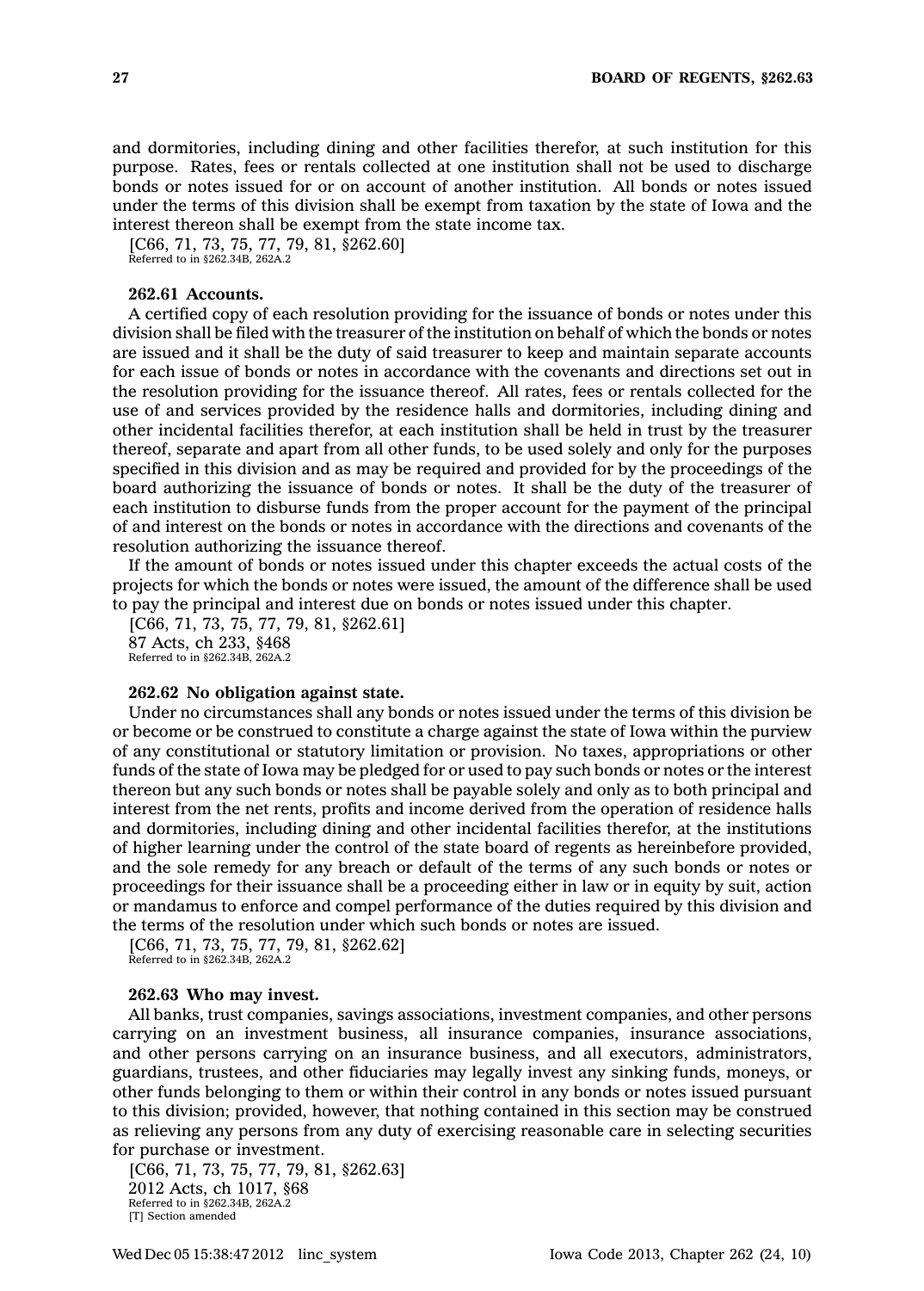#### **262.64 Federal or other aid accepted.**

The state board of regents is authorized to apply for and accept federal aid or nonfederal gifts or grants of funds and to use the same to pay all or any part of the cost of carrying out any project at any institution under the terms of this division or to pay any bonds and interest thereon issued for any of the purposes specified in this division.

[C66, 71, 73, 75, 77, 79, 81, §262.64] Referred to in §262.34B, 262A.2

#### **262.64A Reports to general assembly.** Repealed by 2005 Acts, ch 179, § 160.

#### **262.65 Alternative method.**

This division shall be construed as providing an alternative and independent method for carrying out any project at any institution of higher learning under the control of the state board of regents, for the issuance and sale or exchange of bonds or notes in connection therewith and for refunding bonds or notes pertinent thereto, without reference to any other statute, and shall not be construed as an amendment of or subject to the provisions of any other law, and no publication of any notice, whether under section 73A.12 or otherwise, and no other or further proceeding in respect to the issuance or sale or exchange of bonds or notes under this division, shall be required except such as are prescribed by this division, any provisions of other statutes of the state to the contrary notwithstanding.

[C66, 71, 73, 75, 77, 79, 81, §262.65] Referred to in §262.34B, 262A.2

#### **262.66 Prior action legalized.**

All rights heretofore acquired in connection with the financing of any project at any institution are hereby preserved and all acts and proceedings taken by the board preliminary to and in connection with the authorization and issuance of any previously issued and outstanding notes or other obligations for any project are hereby legalized, validated and confirmed and said notes or obligations are hereby declared to be legal and to constitute valid and binding obligations of the board according to their terms and payable solely and only from the sources referred to therein.

[C66, 71, 73, 75, 77, 79, 81, §262.66] Referred to in §262.34B, 262A.2

## EASEMENTS

**262.67 Approval of executive council.** Repealed by 2005 Acts, ch 179, § 160. See § 262.9(8).

#### SPEED LIMITS

#### **262.68 Speed limit on institutional grounds.**

The maximum speed limit of all vehicles on institutional roads at institutions under the control of the state board of regents shall be forty-five miles per hour. All driving shall be confined to driveways designated by the state board. Whenever the state board shall determine that the speed limit hereinbefore set forth is greater than is reasonable or safe under the conditions found to exist at any place of congestion or upon any part of its institutional roads, said board shall determine and declare <sup>a</sup> reasonable and safe speed limit thereat which shall be effective when appropriate signs giving notice thereof are erected at such places of congestion or other parts of its institutional roads. Any person violating the aforementioned speed limits shall be guilty of <sup>a</sup> simple misdemeanor.

[C66, 71, 73, 75, 77, 79, 81, §262.68]

Referred to in §321.285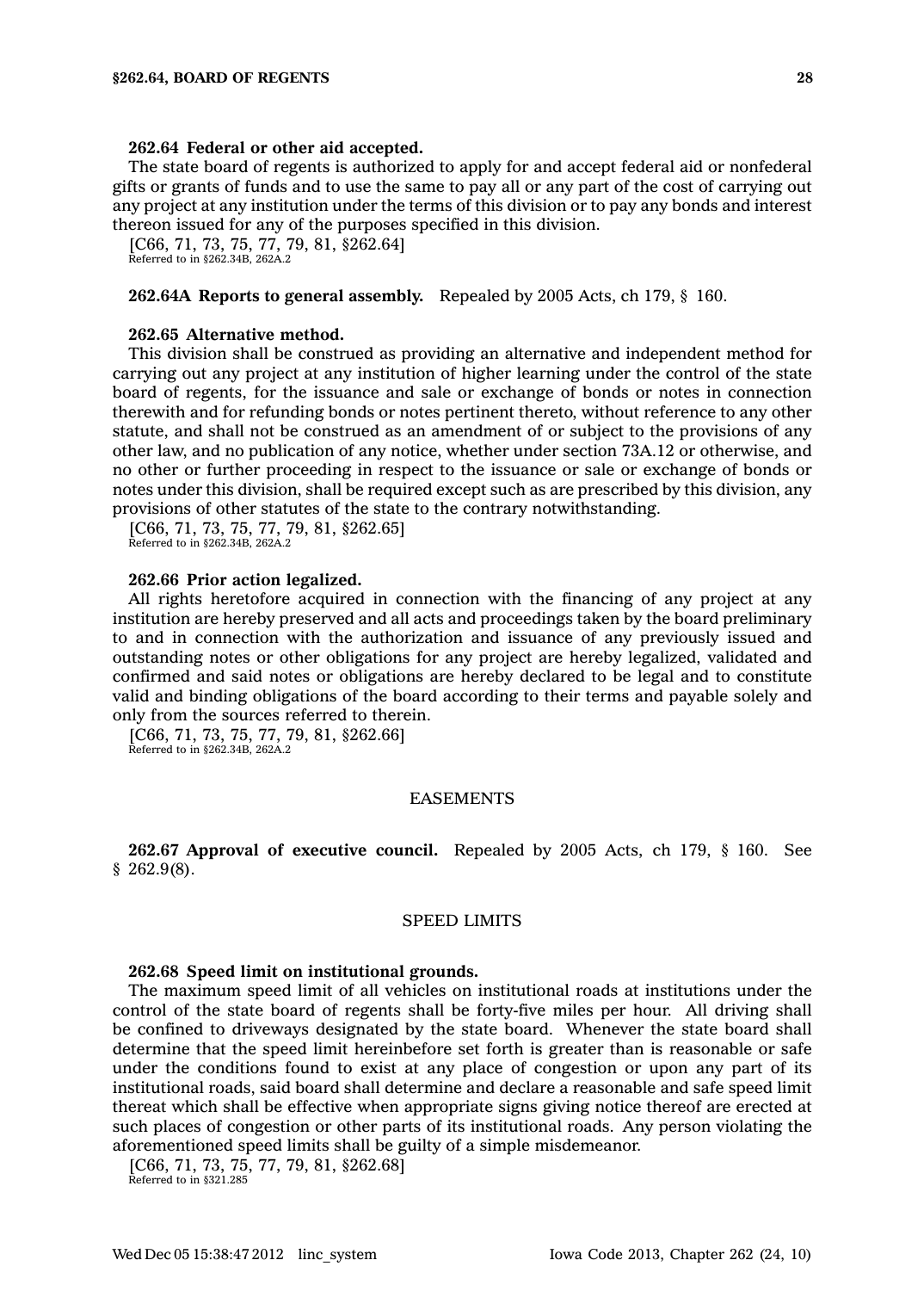#### **262.69 Traffic control and parking.**

The state board of regents may make such rules as it deems necessary and proper to provide for the policing, control, and regulation of traffic and parking of vehicles and bicycles on the property of any institution under its control. The rules may provide for the use of institutional roads, driveways, and grounds, registration of vehicles and bicycles, the designation of parking areas, the erection and maintenance of signs designating prohibitions or restrictions, the installation and maintenance of parking control devices, and assessment, enforcement, and collection of reasonable sanctions for the violation of the rules.

Any rules made pursuant to this section may be enforced under procedures adopted by the board for each institution under its control. Sanctions may be imposed upon students, faculty and staff for violation of the rules, including, but not limited to, <sup>a</sup> reasonable monetary sanction which may be deducted from student deposits and faculty or staff salaries or other funds in the possession of the institution, or added to student tuition bills. The rules made pursuant to this section may also be enforced by the impoundment of vehicles and bicycles parked in violation of the rules, and <sup>a</sup> reasonable fee may be charged for the cost of impoundment and storage, prior to the release of the vehicles and bicycles to their owners. Each institution under the control of the board shall establish procedures for the determination of controversies in connection with imposition of sanctions. The procedures shall require giving notice of the violation and the sanction involved and provide an opportunity for an administrative hearing. Judicial review of the administrative ruling may be sought in accordance with the terms of the Iowa administrative procedure Act, chapter 17A.

Notwithstanding the provisions of chapter 17A, <sup>a</sup> proceeding conducted by the state board of regents or an institution governed by the state board of regents to determine the validity of an assessment of <sup>a</sup> violation of traffic control and parking rules is not <sup>a</sup> contested case as defined in section 17A.2, subsection 5.

[C73, 75, 77, 79, 81, §262.69; 82 Acts, ch 1141, §1] 2003 Acts, ch 44, §114

## MENTAL HEALTH PROGRAMS

## **262.70 Education, prevention, and research programs in mental health and disability services.**

The division of mental health and disability services of the department of human services may contract with the board of regents or any institution under the board's jurisdiction to establish and maintain programs of education, prevention, and research in the fields of mental health, intellectual disability, developmental disabilities, and brain injury. The board may delegate responsibility for these programs to the state psychiatric hospital, the university hospital, or any other appropriate entity under the board's jurisdiction.

[81 Acts, ch 78, §20, 46] 94 Acts, ch 1170, §51; 2006 Acts, ch 1115, §31; 2012 Acts, ch 1019, §111 [T] Section amended

## EARLY DEVELOPMENT EDUCATION

### **262.71 Center for early development education.**

The board of regents shall develop <sup>a</sup> center for early development education at one of the regents institutions specified in section 262.7, subsections 1 through 3. The center's programs shall be conducted in <sup>a</sup> laboratory school setting to serve as <sup>a</sup> model for early childhood education. The programs shall include, but not be limited to, programs designed to accommodate the needs of at-risk children. The teacher education programs at all three state universities shall cooperate in developing the center and its programs. The center's programs shall take <sup>a</sup> holistic approach and the center shall, in developing its programs, consult with representatives from each of the following agencies, institutions, or groups: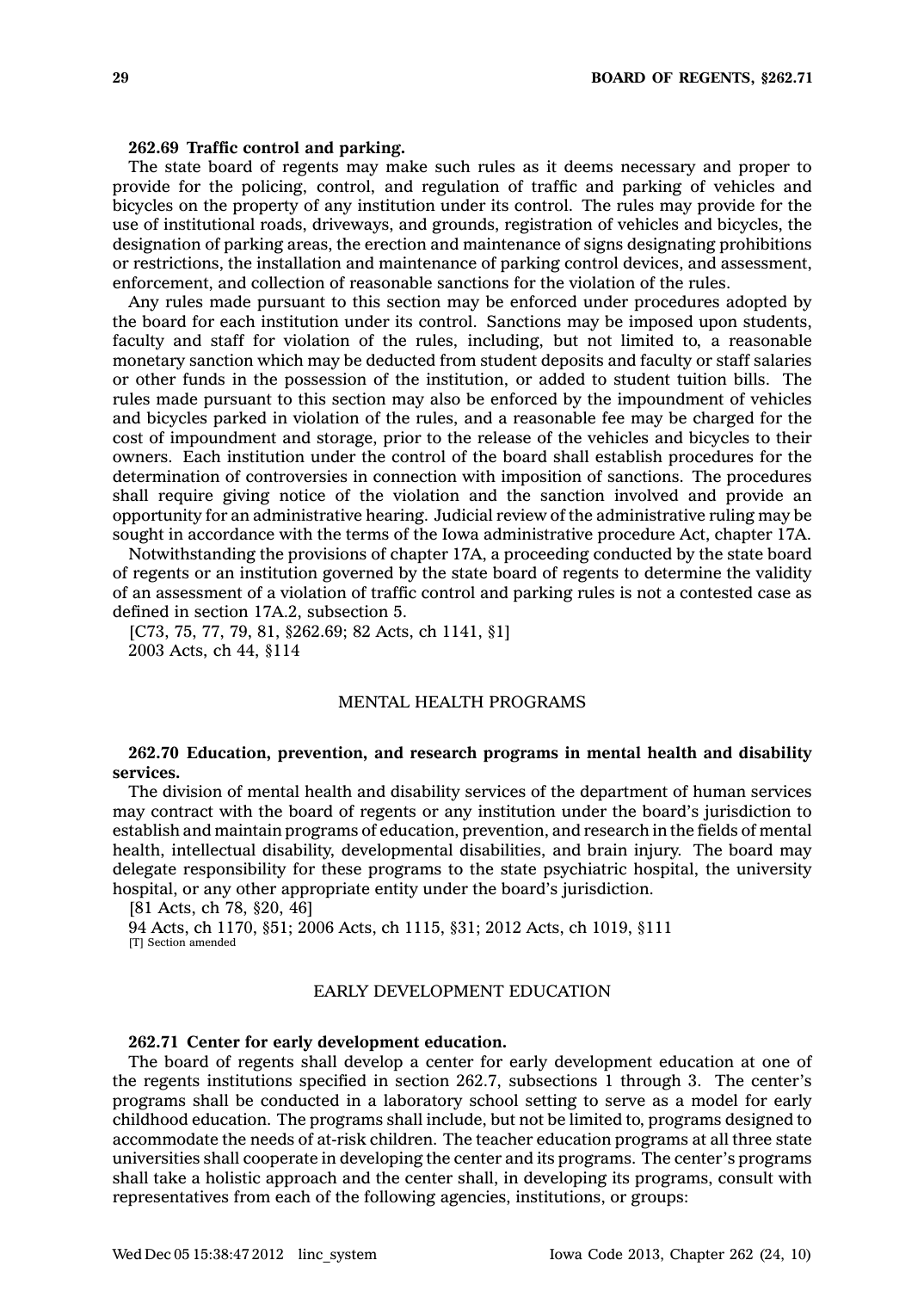- 1. The university of northern Iowa.
- 2. Iowa state university.
- 3. The university of Iowa.
- 4. The division of child and family services of the department of human services.
- 5. The department of public health.
- 6. The department of human services.
- 7. An early childhood development specialist from an area education agency.
- 8. A parent of <sup>a</sup> child in <sup>a</sup> head start program.
- 9. The department of education.
- 10. The child development coordinating council.

88 Acts, ch 1114, §3; 91 Acts, ch 109, §7 Referred to in §256G.3

**262.72 through 262.74** Reserved.

## TEACHER EDUCATION PROGRAMS — INCENTIVES

## **262.75 Incentives for cooperating teachers.**

A cooperating teacher incentive program is established to encourage experienced teachers to serve as cooperating teachers for student teachers enrolled in the institutions of higher education under the control of the board. An individual who submits evidence to an institution that the individual has satisfactorily served as <sup>a</sup> cooperating teacher for <sup>a</sup> student teacher from any of the institutions of higher education under the control of the board for the duration of the student teaching experience shall receive from the institution either <sup>a</sup> monetary recompense or <sup>a</sup> reduction in tuition for graduate hours of coursework equivalent to the value of the monetary recompense, rounded to the nearest whole credit hour. If, because of <sup>a</sup> policy adopted by the board of directors employing the teacher, the amount of the monetary recompense is not made available to the teacher for the teacher's own personal use or the salary paid to the cooperating teacher by the employing board is correspondingly reduced, the institution shall grant the teacher the reduction in tuition pursuant to this section in lieu of the monetary recompense.

In lieu of the payment of monetary recompense to <sup>a</sup> cooperating teacher, the cooperating teacher may direct that the monetary recompense be paid by the institution directly into <sup>a</sup> scholarship fund which has been established jointly by the board of directors of the school district that employs the teacher and the local teachers' association. In such cases, the cooperating teacher shall receive neither monetary recompense nor any reduction in tuition at the institution.

88 Acts, ch 1266, §4; 95 Acts, ch 173, §1

**262.76 and 262.77** Reserved.

## AGRICULTURAL HEALTH AND SAFETY

#### **262.78 Center for agricultural health and safety.**

1. The board of regents shall establish <sup>a</sup> center for agricultural health and safety at the university of Iowa. The center shall be <sup>a</sup> joint venture by the university of Iowa and Iowa state university of science and technology. The center shall establish farm health and safety programs designed to reduce the incidence of disabilities suffered by persons engaged in agriculture which results from disease or injury. The university of Iowa is primarily responsible for the management of agricultural health and injury programs at the center. Iowa state university of science and technology is primarily responsible for the management of the agricultural safety programs of the center.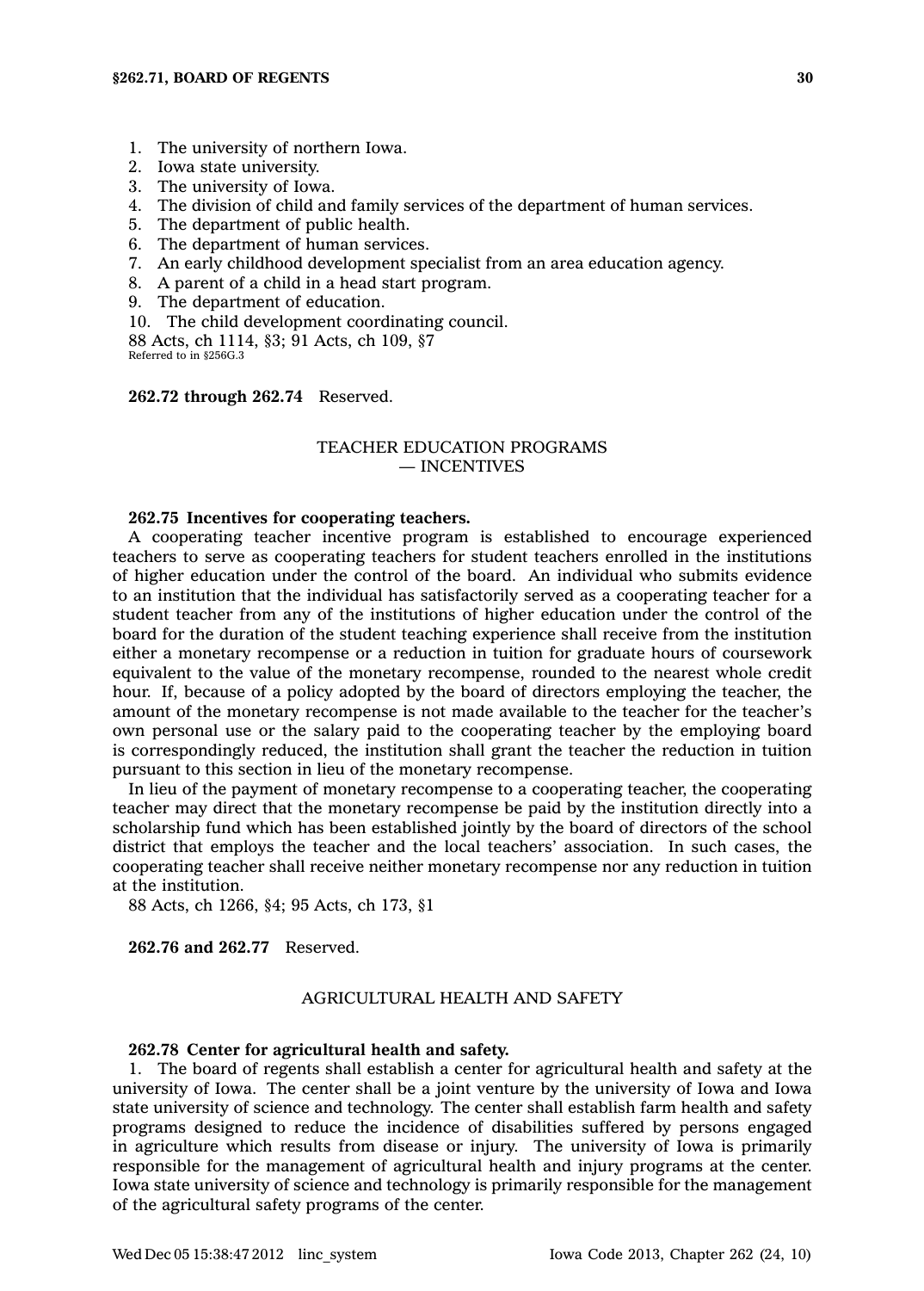2. The center shall cooperate with the center for rural health and primary care, established under section 135.107, the center for health effects of environmental contamination established pursuant to section 263.17, and the department of agriculture and land stewardship. The agencies shall coordinate programs to the extent practicable.

3. The president of the university of Iowa, in consultation with the president of Iowa state university of science and technology, shall employ <sup>a</sup> full-time director of the center. The center may employ staff to carry out the center's purpose. The director shall coordinate the agricultural health and safety programs of the center. The director shall regularly meet and consult with the advisory committee to the center for rural health and primary care. The director shall provide the board of regents with relevant information regarding the center.

4. The center may solicit, accept, and administer moneys contributed to the center by any source, and may enter into contracts with public or private agencies in order to carry out its purposes.

5. The center shall cooperate with public and private entities to provide support to programs emphasizing agricultural health, safety, and rehabilitation for farm families.

90 Acts, ch 1207, §3; 2005 Acts, ch 179, §155 Referred to in §135.107, 263.17

**262.79 and 262.80** Reserved.

## REGENTS' MINORITY AND WOMEN EDUCATORS ENHANCEMENT

### **262.81 Legislative intent.**

The general assembly recognizes that educational programs designed to enhance the interrelation and cooperation among cultural, racial, and ethnic groups in society require the contribution and active participation of all ethnic and racial groups. The general assembly also recognizes that failure to include minority representation at the faculty level at the state universities contributes to cultural, racial, and ethnic isolation of minority students and does not reflect the realities of <sup>a</sup> multicultural and diverse society. Therefore, the "Regents' Minority and Women Educators Enhancement" program is established to assist in the recruitment and retention of faculty that more adequately represents the diverse cultural, racial, and ethnic makeup of society and to improve the education of all students.

89 Acts, ch 319, §61

#### **262.82 Regents' minority and women educators enhancement program.**

The board of regents shall establish <sup>a</sup> program to recruit minority educators to faculty positions in the universities under the board's control. The program shall include, but is not limited to, the creation of faculty positions in all areas of academic pursuit.

The board of regents shall also establish <sup>a</sup> program to create faculty opportunities for women educators at the universities under the board's control. The program shall include, but is not limited to, the creation of faculty positions in targeted shortage areas. The board of regents shall also develop and implement, in consultation with appropriate faculty representatives, tenure, promotion, and hiring policies that recognize the unique needs of faculty members who are principal caregivers to dependents.

As used in this section, *"minority educator"* means an educator who is <sup>a</sup> minority person as defined in section 261.102.

89 Acts, ch 319, §62 Referred to in §262.93

**262.83 through 262.90** Reserved.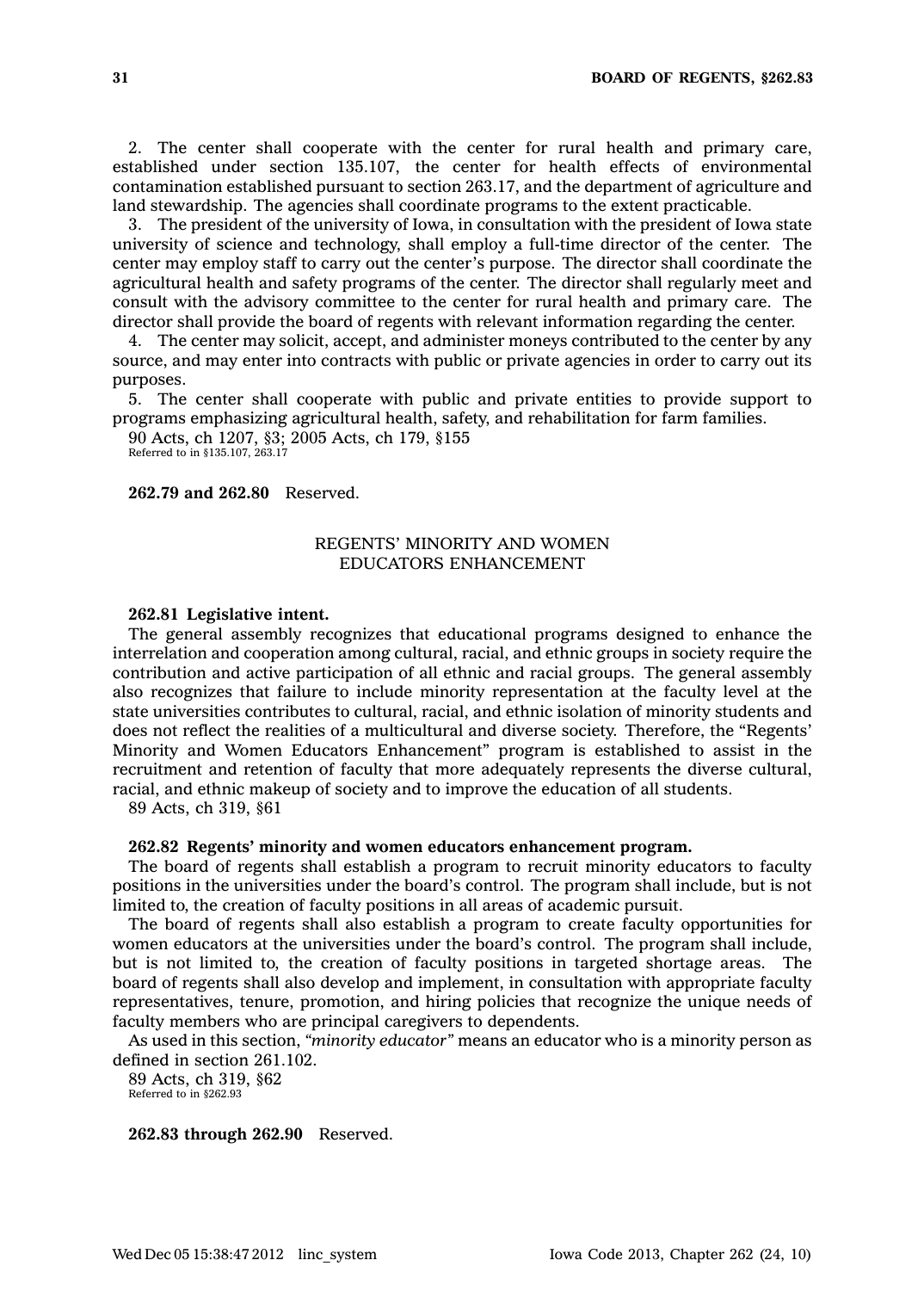### COLLEGE-BOUND PROGRAM

#### **262.91 Legislative intent.**

The general assembly recognizes that universities must provide an environment that enables all students to have an equal opportunity to succeed. The general assembly also recognizes that, because of inequalities in educational preparation, economic factors, and social circumstances, not all young Iowans have the same degree of access to Iowa's higher education system. The general assembly further acknowledges that an early intervention system using public school districts, community agencies, and other state institutions can be useful in preparing young students to succeed in college. Therefore, the "College-bound" program is established to ensure that the state's universities and students' local communities become involved early in <sup>a</sup> student's life by promoting and informing students about the opportunities in higher education, so that lack of adequate personal resources is not <sup>a</sup> barrier to attending college for young Iowans.

89 Acts, ch 319, §63

#### **262.92 College-bound program.**

1. The board of regents shall establish or contract to establish college-bound programs to provide Iowa minority students with information and experiences relating to opportunities offered at the regents' universities. Programs developed may include, but are not limited to, the following elements:

*a.* Reinforcement of efforts to attract undergraduate students from age groups currently served by traditional methods of outreach which use high school and community college services.

*b.* Extension of traditional student recruitment methods which are designed to encourage minority students in grades seven through twelve to pursue postsecondary academic courses of study.

*c.* Identification, at each of the regents' universities, of courses of study to be targeted for the recruitment of minority students.

*d.* Offerings at the regents' universities of innovative programs, which are experience oriented, for families with minority children.

2. The board of regents shall establish <sup>a</sup> voucher program for students in grades seven through twelve. Vouchers may be obtained by any qualified secondary student at any regents' university upon completion of <sup>a</sup> college-bound program provided under subsection 1. Students may receive one voucher for each program. One or more vouchers entitle <sup>a</sup> student to priority over other persons applying for grants under the Iowa minority academic grants for economic success program established in section 261.101. Vouchers shall be submitted with the grant application within one year after <sup>a</sup> student graduates from high school at any higher education institution which offers grants under the Iowa minority academic grants for economic success program. Vouchers earned can only be used by the person who participated in the college-bound voucher program and are not transferable. Vouchers issued by <sup>a</sup> university under this program shall be signed by the president of the university.

3. The board of regents shall adopt rules to establish program guidelines for the universities under the board's control and for the administration and coordination of program efforts. Rules adopted shall include methods of recording data relating to voucher recipients and making the data available to the college student aid commission.

89 Acts, ch 319, §64

Referred to in §261.103, 261.104, 262.93

#### REPORTS

## **262.93 Reports to general assembly.**

The college student aid commission and the state board of regents each shall submit to the general assembly, by January 15 of each year, <sup>a</sup> report on the progress and implementation